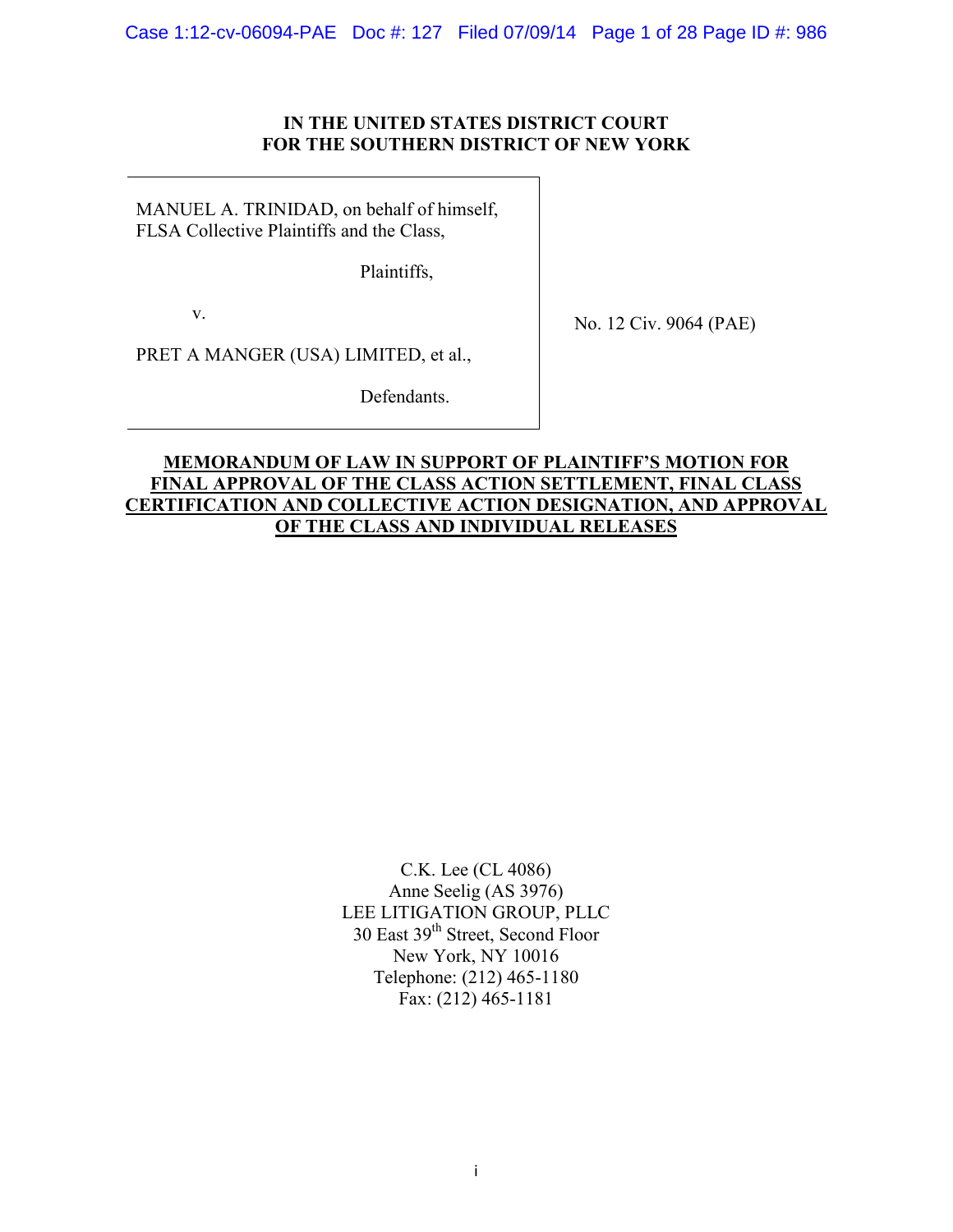# **TABLE OF CONTENTS**

| $I_{\cdot}$<br>II.<br>III.<br>IV.                         | The Court's Conditional Certification of the Class and Preliminary Approval of                                                                                                                                                                                                                                                                                                                                                                                      |
|-----------------------------------------------------------|---------------------------------------------------------------------------------------------------------------------------------------------------------------------------------------------------------------------------------------------------------------------------------------------------------------------------------------------------------------------------------------------------------------------------------------------------------------------|
|                                                           |                                                                                                                                                                                                                                                                                                                                                                                                                                                                     |
| $\mathbf{I}$ .<br>II.<br>III.<br>IV.<br>V.<br>VI.<br>VII. | Attorneys' Fees, Litigation Costs, and Service Awards7                                                                                                                                                                                                                                                                                                                                                                                                              |
|                                                           |                                                                                                                                                                                                                                                                                                                                                                                                                                                                     |
| I.                                                        | The Proposed Settlement is Fair, Reasonable, and Adequate and Should Be<br>B. The Proposed Settlement is Substantively Fair11<br>1. Litigation Through Trial Would Be Complex, Costly and Long<br>2. The Reaction of the Class Has Been Positive (Grinnell Factor 2)<br>3. Discovery Has Advanced Far Enough to Allow the Parties to<br>Resolve the Case Responsibly (Grinnell Factor 3)13<br>Plaintiff Would Face Real Risks if the Case Proceeded (Grinnell<br>4. |
|                                                           | 5. Maintaining the Class Through Trial Would Not Be Simple (Grinnell<br>6. Defendants' Ability to Withstand a Greater Judgment Is Not<br>7. The Settlement Fund Is Substantial, Even in Light of the Best<br>Possible Recovery and the Attendant Risks of Litigation (Grinnell                                                                                                                                                                                      |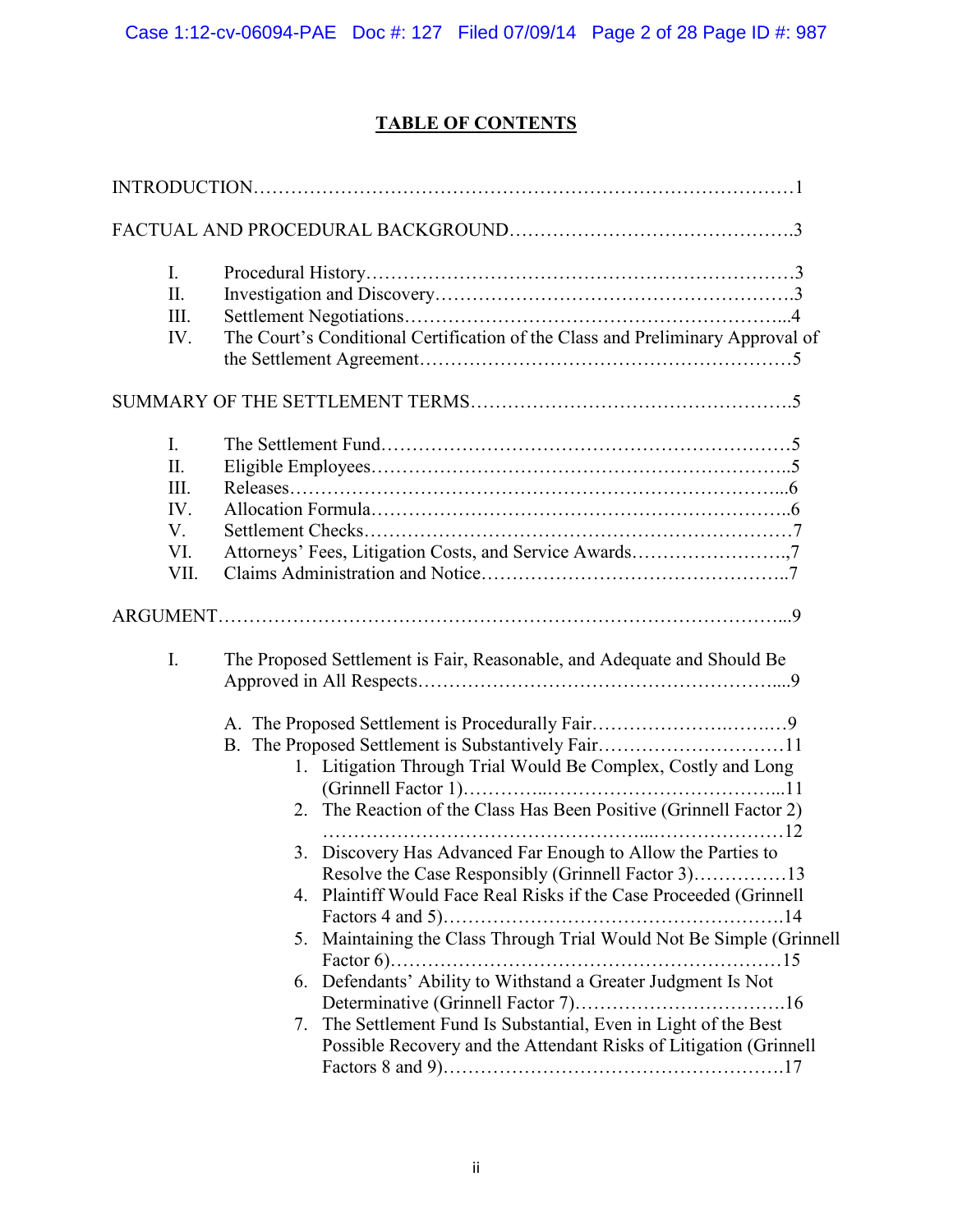| П.   | The Court Should Grant Class Certification and Final Collective Action                                                                                |
|------|-------------------------------------------------------------------------------------------------------------------------------------------------------|
|      |                                                                                                                                                       |
| III. | Final Approval of the Agreement's Release Language, As Well as the Release<br>Language on the Settlement Checks and Individual Releases               |
|      | A. The Release in the Settlement Agreement, Including the Release of FLSA                                                                             |
| IV.  | The Court Should Approve as Final the Appointment of Class Counsel and the<br>Class Representative and Approve the Form and Manner of Notice, and the |
|      | .23                                                                                                                                                   |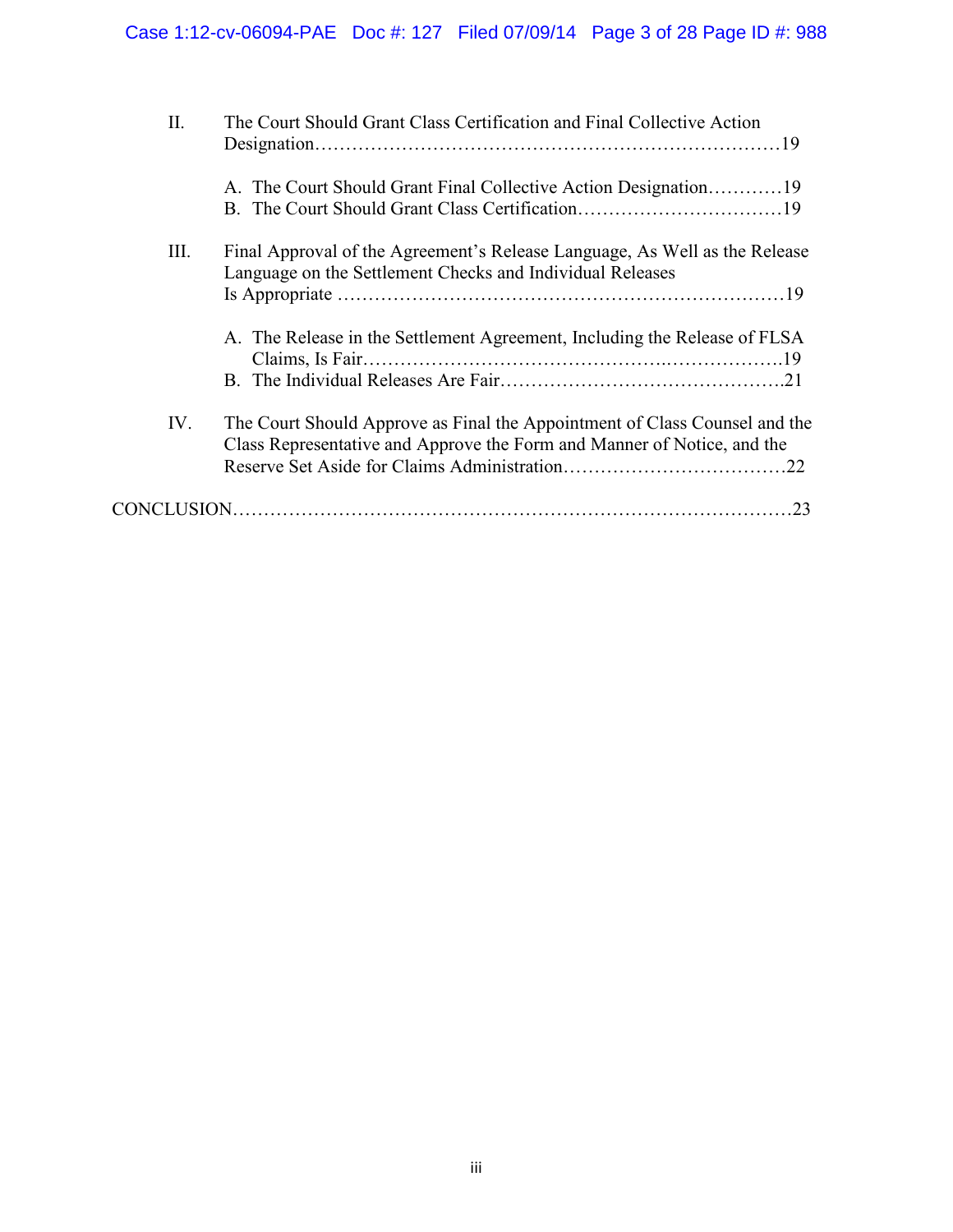# **TABLE OF AUTHORITIES**

# **CASES**

| In re Austrian & German Bank Holocaust Litig., 80 F. Supp. 2d 164                     |  |
|---------------------------------------------------------------------------------------|--|
| Cagan v. Anchor Sav. Bank FSB, 1990 WL 73423 (E.D.N.Y. May 22, 1990)17                |  |
|                                                                                       |  |
|                                                                                       |  |
|                                                                                       |  |
|                                                                                       |  |
| deMunecas v. Bold Food, LLC, 2010 WL 2399345 (S.D.N.Y. Apr. 19, 2010)14               |  |
|                                                                                       |  |
| Edwards v. City of New York, 2012 WL 1694608 (S.D.N.Y. May 15, 2012)15                |  |
|                                                                                       |  |
|                                                                                       |  |
| In re EVCI Career Colls. Holding Corp. Sec. Litig., 2007 WL 2230177                   |  |
| Lazzarini v. Reinwald Bros. Bakery Corp., 2009 WL 1941215 (E.D.N.Y. June 29, 2009)22  |  |
| Lynn's Food Stores, Inc. v. U.S., 679 F.2d 1350 (11 <sup>th</sup> Cir. 1982)21, 22    |  |
| Maley v. Del Global Techs. Corp., 186 F.Supp. 2d 358 (S.D.N.Y. 2002)12                |  |
| McMahon v. Olivier Cheng Catering & Events LLC, 2010 WL 2399328                       |  |
| Officers for Justice v. Civil Serv. Comm'n of the City and Cnty. Of San Francisco     |  |
| In re Painewebber Ltd. P'ships Litig., 171 F.R.D. 104 (S.D.N.Y. 1997)14               |  |
| In re Prudential Ins. Co. of Am. Sales Practice Litig., 261 F.3d 355 (3d Cir. 2001)21 |  |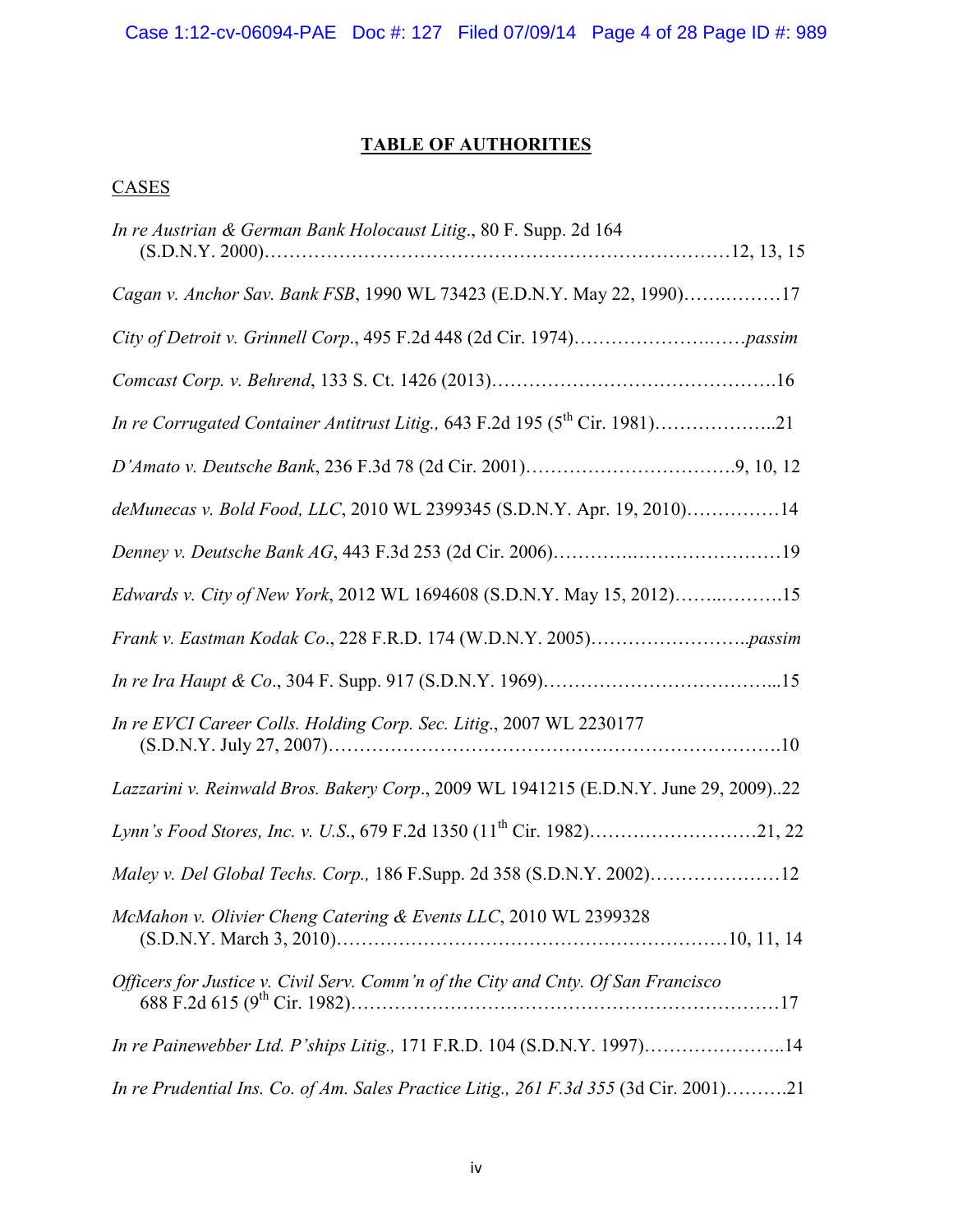| Prasker v. Asia Five Eight LLC, 2009 WL 6583143 (S.D.N.Y. Sept. 22, 2009)14      |
|----------------------------------------------------------------------------------|
| Ross v. A.H. Robins Co., Inc., 700 F. Supp. 682 (S.D.N.Y. 1988)12                |
|                                                                                  |
| TBK Partners, Ltd. v. Western Union Corp., 675 F.2d 456 (2d Cir. 1982)21         |
|                                                                                  |
|                                                                                  |
| Velez v. Majik Cleaning Serv., Inc., 2007 WL 7232783 (S.D.N.Y. June 25, 2007)15  |
|                                                                                  |
| Wal-Mart Stores, Inc. v. Dukes, 564 U.S. ___, 131 S. Ct. 2541 (2011)16           |
|                                                                                  |
| In re Warfarin Sodium Antitrust Litig., 391 F.3d 516 (3d Cir. 2004)13            |
|                                                                                  |
| Yuzary v. HSBC Bank USA, N.A., 2013 WL 5492998 (S.D.N.Y. Oct. 2, 2013)10, 13, 21 |

# STATUTES AND REGULATIONS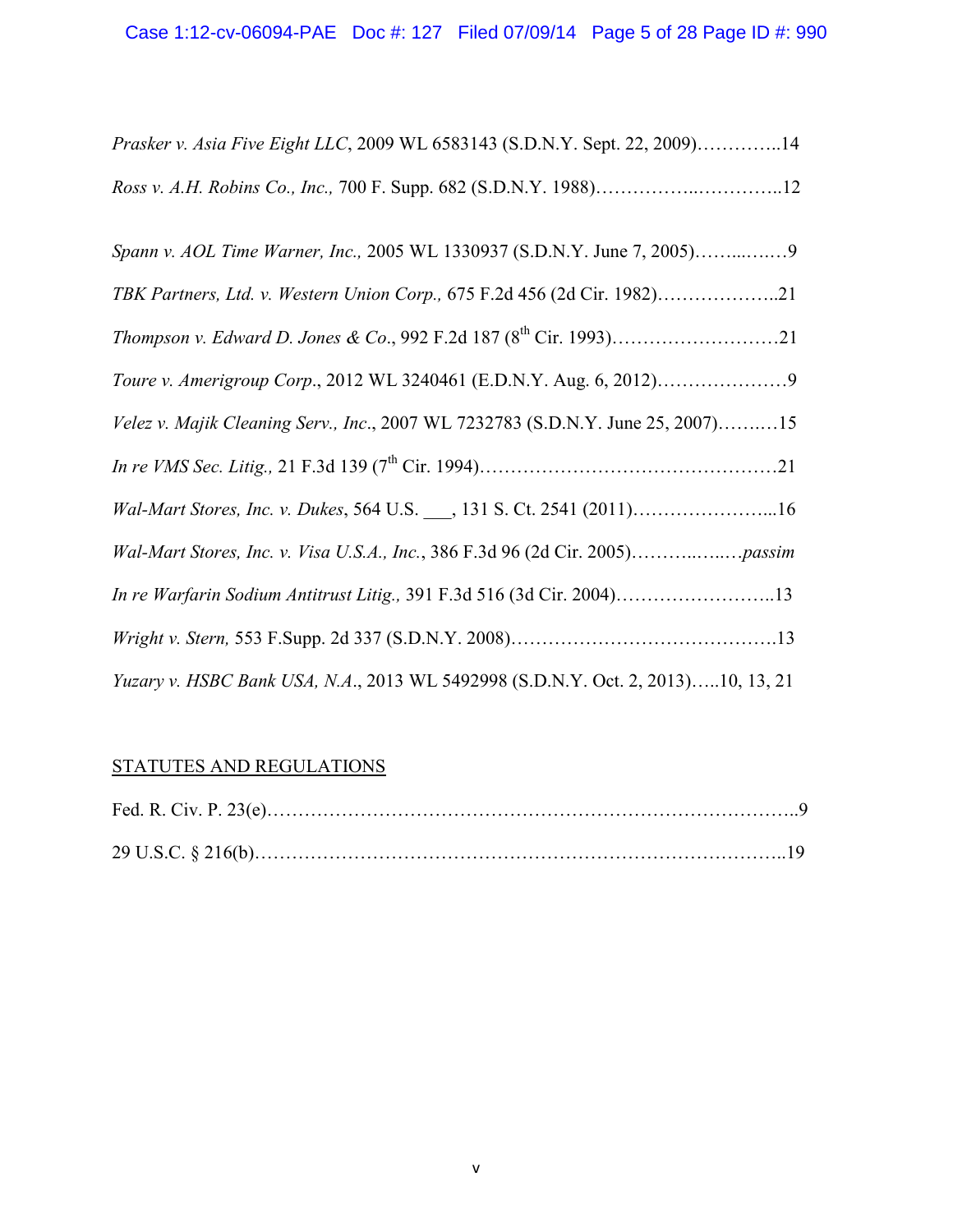Case 1:12-cv-06094-PAE Doc #: 127 Filed 07/09/14 Page 6 of 28 Page ID #: 991

#### **INTRODUCTION**

Plaintiff, Manuel Trinidad ("Plaintiff") with no opposition from Defendants Pret a Manger (USA) Ltd. ("Pret"), Pret 100 Church Street, Inc., Pret 1020 Sixth Avenue, Inc., Pret 11th and F Street DC Inc., Pret 1200 Avenue Of the Americas Inc., Pret 122 East 42, Inc., Pret 1350 Broadway, Inc., Pret 1399 New York Avenue Inc., Pret 1410 Broadway, Inc., Pret 1432 K Street, Inc., Pret 179 Broadway, Inc., Pret 1825 Eye Street, Inc., Pret 1828 L Street, Inc., Pret 185 Franklin Street Inc., Pret 2 Park Avenue, Inc., Pret 201 Pearl Inc., Pret 24 West 23rd Inc., Pret 319 Broadway Inc., Pret 342 7th Inc., Pret 350 Hudson, Inc., Pret 389 Fifth, Inc., Pret 425 Lex, Inc., Pret 425 Madison Inc., Pret 485 7th Avenue, Inc., Pret 485 Lexington Inc., Pret 50 Broadway, Inc., Pret 501 Boylston Street, Inc., Pret 62 West 45th Inc., Pret 655 Sixth Avenue Inc., Pret 708 Third Avenue, Inc., Pret 75 Nassau, Inc., Pret 757 Third Inc., Pret 821 Broadway, Inc., Pret 825 Eighth Avenue, Inc., Pret 853 Broadway, Inc., Pret 857 Broadway, Inc., Pret 880 Third Avenue, Inc., Pret A Manger-237 Park Avenue, Inc. (with Pret, the "Defendants," and together with Plaintiff, the "Parties") respectfully submits this memorandum of law in support of Plaintiffs' motion for final approval of the Parties' settlement ("Motion for Final Approval").

This case involves claims that certain non-exempt (hourly) employees of Pret were not paid all their overtime and other wages due. The Parties are pleased to present to the Court for final approval a proposed settlement of the action pursuant to which Pret will pay \$910,000, which covers class member awards, attorneys' fees and costs, service awards as awarded by the Court, and a reserve set aside for reasonable costs of administration of the settlement. The Parties' \$910,000.00 settlement of this wage and hour class and collective action satisfies all of the criteria for final approval. As set forth in the accompanying declaration of C.K. Lee (the "Lee Decl."), the settlement was reached after substantial discovery, extensive negotiations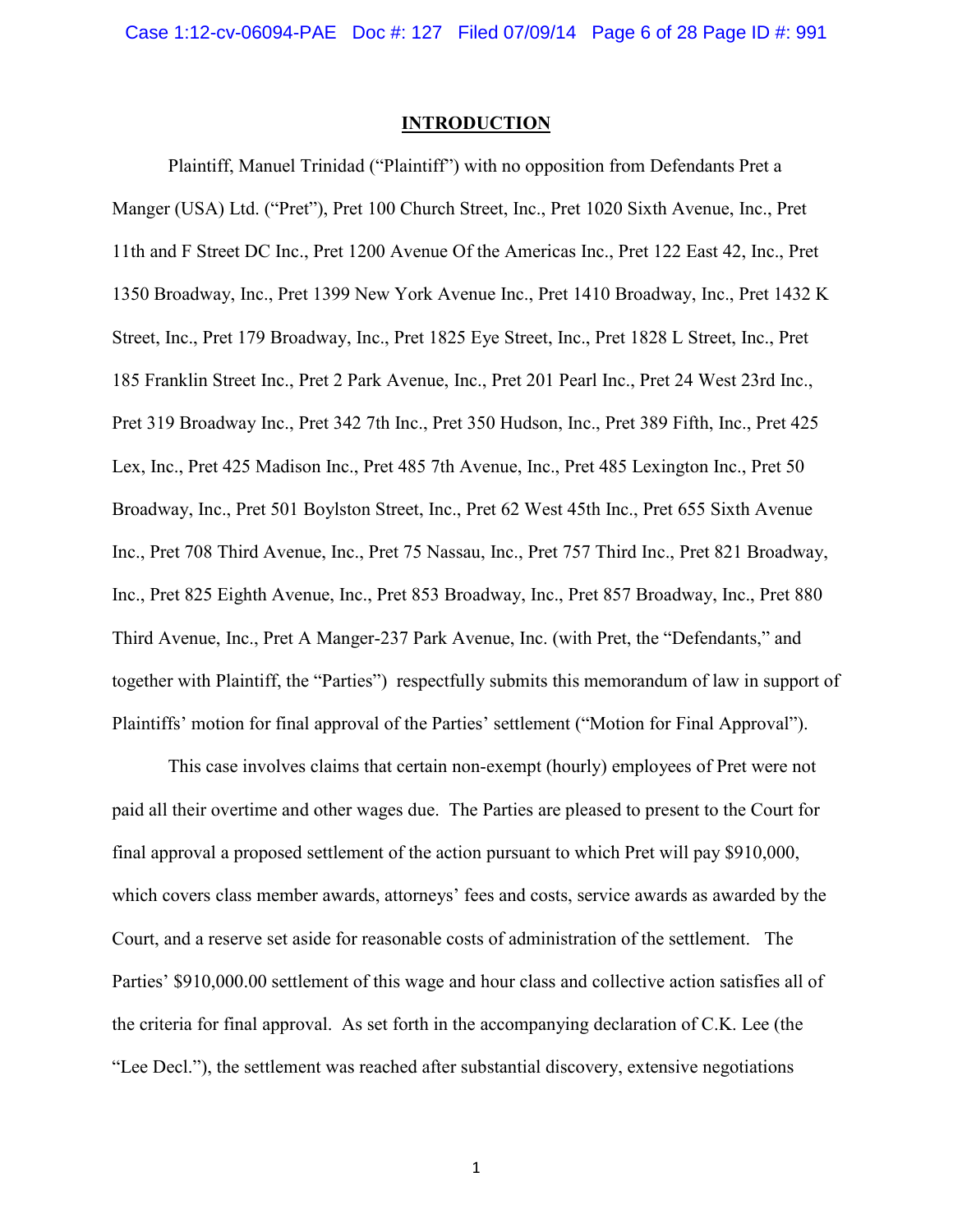#### Case 1:12-cv-06094-PAE Doc #: 127 Filed 07/09/14 Page 7 of 28 Page ID #: 992

between the Parties and their counsel, and a comprehensive 18-hour mediation session overseen by mediator Michael Young of JAMS. Moreover, the settlement is in line with the strength of Plaintiff's claims given the risk, expense, complexity and likely duration of further litigation. *See Wal-Mart Stores, Inc. v. Visa U.S.A., Inc.*, 396 F.3d 96, 117 (2d Cir. 2005). Notably, not a single member of the Class<sup>1</sup> has filed an objection to the settlement, and only 22 individuals have timely requested to be excluded, representing under 1% of the Class. For these and other reasons described below, the Parties respectfully submit that the settlement is "fair, reasonable and adequate" for purposes of Federal Rule  $23(e)$ , and, accordingly, should be finally approved by the Court.

Plaintiff also seeks an order: (1) granting final class certification and collective action designation; (2) approving as fair the individual releases of the Plaintiff and opt-in Plaintiffs Janckell Fermin, Jason Fermin, Prospero Trinidad and Solange Tronoco ("Opt-In Plaintiffs") and the class release, and (3) confirm as final the appointment of Class Counsel and the Class Representative, and approve the form and manner of notice distribution and the reserve set aside for the costs of claims administration. Since the Settlement Agreement fully and fairly resolves the claims in this matter, the Parties also request that the Court enter judgment and dismiss this case with prejudice in accordance with, and subject to, the terms of the Global Settlement Agreement.<sup>2</sup>

 $\overline{a}$ 

<sup>&</sup>lt;sup>1</sup> Unless otherwise noted, this memorandum of law incorporates the same definitions for capitalized terms used in the Settlement Agreement, attached to the Declaration of C.K. Lee as Exhibit 1.

<sup>&</sup>lt;sup>2</sup> By separate motions, Class Counsel will apply for attorneys' fees and costs and seek service payments for the Plaintiff and Opt-In Plaintiffs.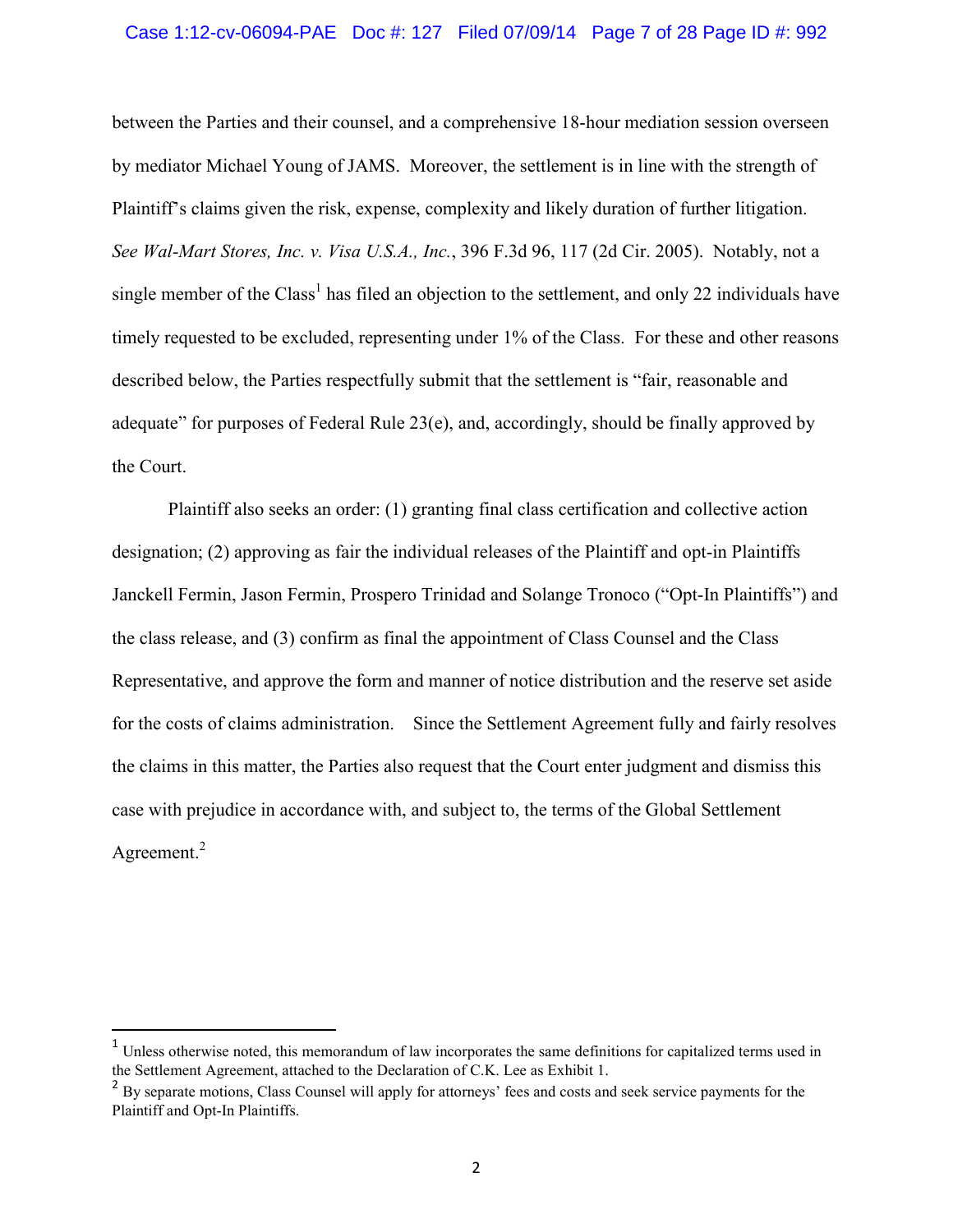#### **FACTUAL AND PROCEDURAL BACKGROUND**

### **I. Procedural History**

On August 9, 2012, a Class and Collective Action Complaint was filed against Defendants pursuant to Federal Rule of Civil Procedure 23 and 29 U.S.C. § 216(b), alleging violations of the Fair Labor Standards Act ("FLSA") and the New York Labor Law ("NYLL"). On December 27, 2012, Plaintiff filed an Amended Complaint. Plaintiff alleged that Defendants failed to pay he and other non-exempt employees for all the hours they worked due to time shaving (including overtime pay), and, that Defendants improperly pooled tips, failed to provide accurate wage statements and wage notices, and failed to provide spread of hours and call-in pay, among other claims.

 On January 15, 2013, Plaintiff filed a motion to conditionally certify an FLSA collective action for notice purposes ("FLSA Notice Motion") consisting of current and former non-exempt employees at Pret's 35 locations in New York City. During the briefing, on March 9 and 11, 2013, the Opt-In Plaintiffs opted-in and filed consents to sue. Following briefing and extensive supplemental briefing, on July 11, 2013, the Court granted Plaintiff's FLSA Notice Motion in part, authorizing the mailing of notice of the FLSA claims to all non-exempt employees who have worked at Pret during the three years prior to the filing of the Amended Complaint at only six of Pret's approximately 35 stores in New York City: 1200 Avenue of the Americas, 630 Lexington Avenue,  $50^{th}$  Street and  $7^{th}$  Avenue,  $32^{nd}$  Street and Park Avenue,  $48^{th}$  Street and Madison Avenue, and 16<sup>th</sup> Street and Broadway. Notice was subsequently sent to 941 individuals, and as a result, an additional 23 plaintiffs opted-in and filed consents to sue.

### **II. Investigation and Discovery**

Prior to reaching the settlement, Plaintiff's Counsel engaged in extensive investigation,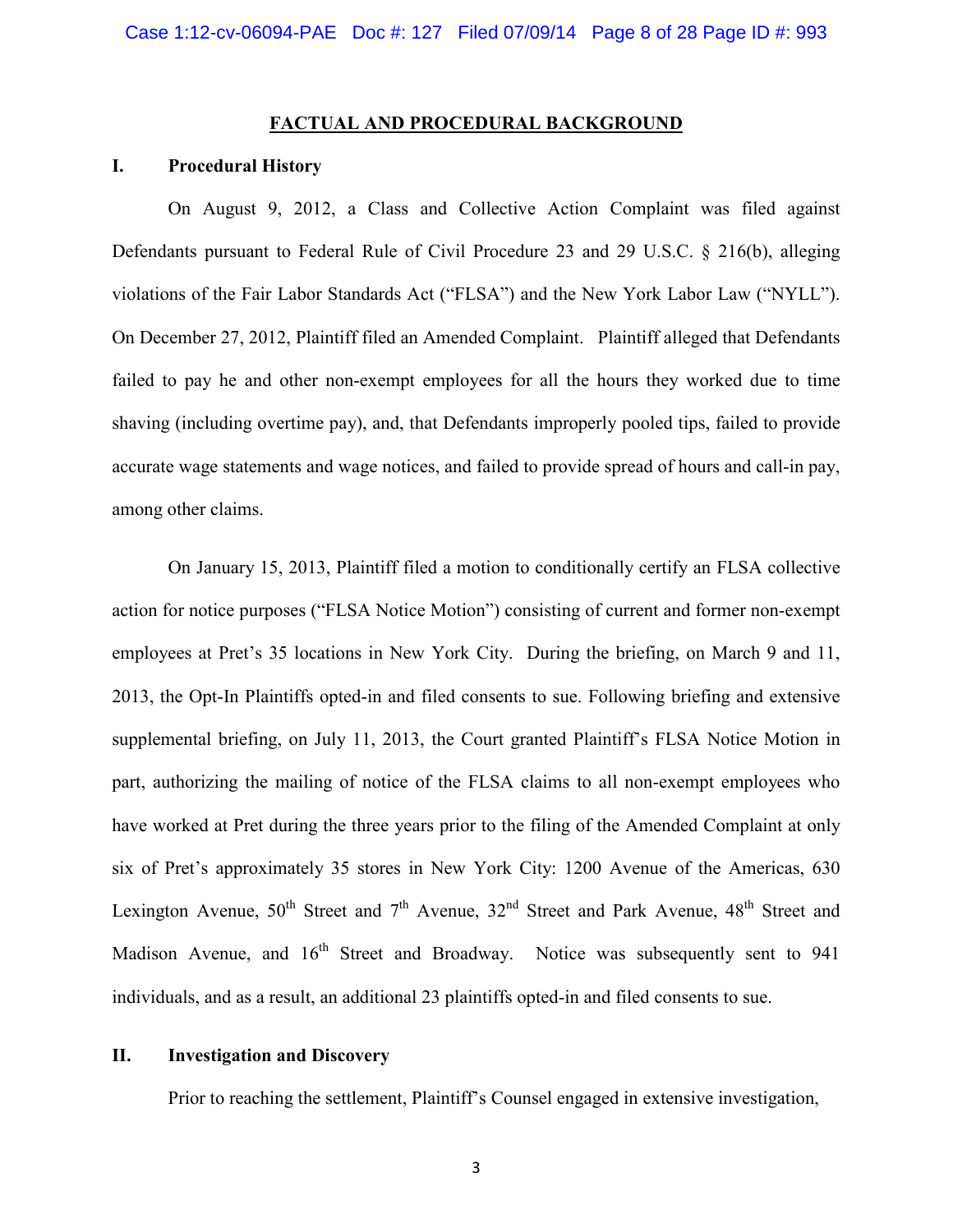#### Case 1:12-cv-06094-PAE Doc #: 127 Filed 07/09/14 Page 9 of 28 Page ID #: 994

including conducting detailed interviews with the named Plaintiff, and the four opt-in Plaintiffs. Lee Decl. ¶ 8. Plaintiff's Counsel also obtained documents and data from the named Plaintiff and opt-in Plaintiffs, including paystubs and employment records.

In addition, Defendants produced thousands of pages of documents in litigation. Lee Decl. **¶** 9. These documents included records of dates of employment, payroll records, timesheets, wage statements, and personnel and corporate documents. Lee Decl. ¶ 9. Defendant also produced class-wide data for thousands of Pret employees of multiple stores, including dates of employment, job titles, and pay rates. Lee Decl. ¶ 9. Plaintiff's Counsel analyzed this information and created formulas to account for the full amount of damages Defendants would owe to Plaintiff and the Class Members were Plaintiff to succeed on each claim. Lee Decl. ¶ 10. Plaintiff's Counsel consulted with Plaintiff and Opt-in Plaintiffs to verify Defendants' records. Lee Decl. ¶ 9. In addition to reviewing these documents and those provided by Plaintiff, Plaintiffs' Counsel also conducted legal research on the underlying merits of Plaintiff and Class Members' claims and the damages to which they were entitled. Lee Decl. ¶ 10. The Parties also exchanged written discovery, Plaintiff deposed Defendants' 30(b)(6) corporate representative, and Defendants deposed Plaintiff and the four Opt-In Plaintiffs. Lee Decl. ¶¶ 9, 11.

#### **III. Settlement Negotiations**

The Parties engaged in numerous informal telephonic and e-mail-based settlement discussions and attended an 18-hour in person mediation with mediator Michael Young of JAMS on January 9, 2014. Lee Decl. ¶ 12. Prior to the mediation date, Plaintiff submitted a detailed mediation statement that explained the Class Members' damages calculations, presented responses to Defendants' alleged defenses, and provided detailed calculations. *Id.* ¶ 13. Defendants also submitted a lengthy mediation statement contesting Plaintiff's ability to obtain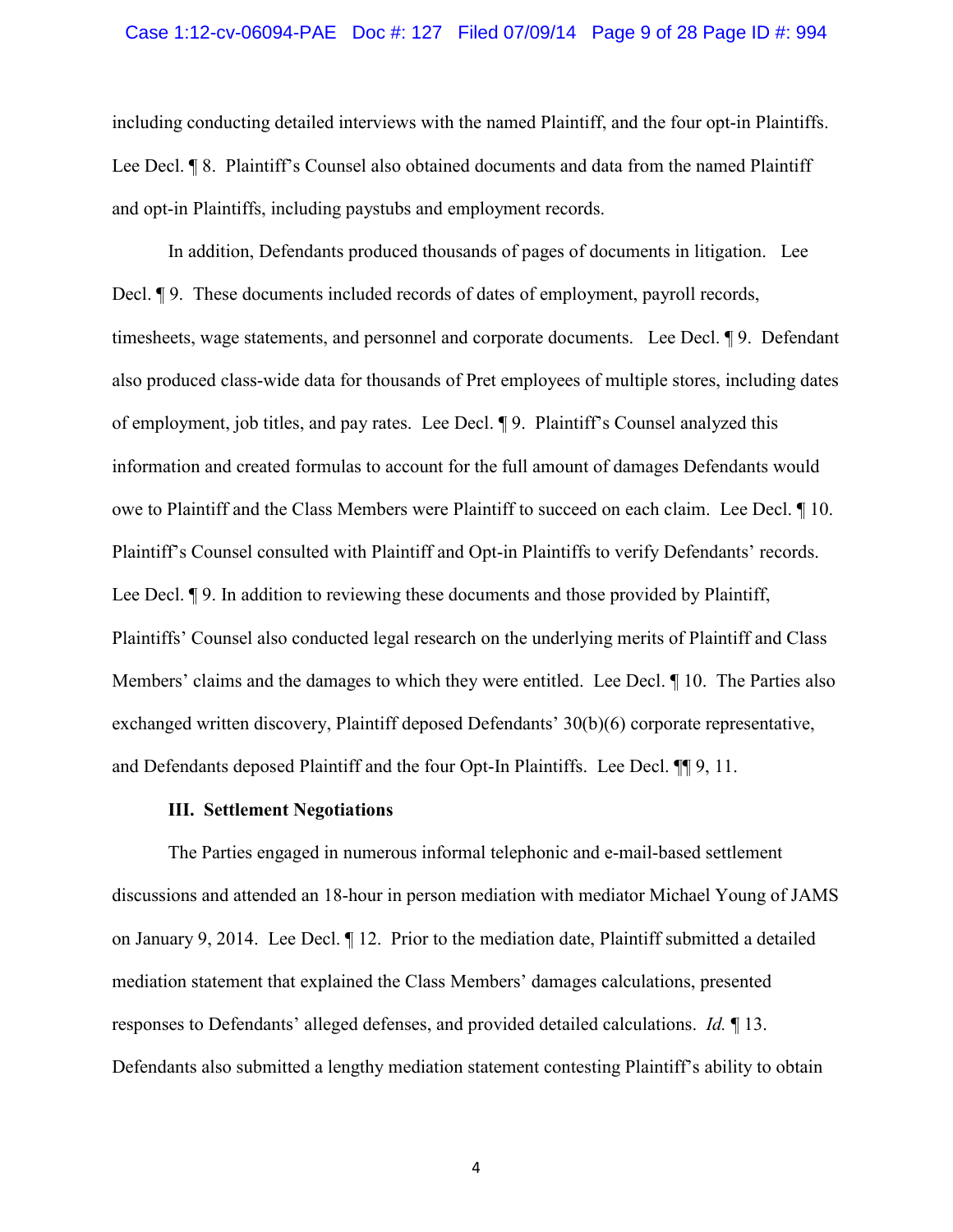class certification and the merits of the claims of the Plaintiff and Opt-In Plaintiffs. *Id.* ¶ 13.

During the in-person mediation session, the Parties continued to vigorously disagree as to the merits of the case as well as the prospects of class certification, but made progress towards a settlement and ultimately reached settlement on the principal terms. *Id.* ¶ 14. The Parties subsequently memorialized their settlement in the Settlement Agreement. *Id.* ¶ 15.

# **IV. The Court's Conditional Certification of the Class and Preliminary Approval of the Settlement Agreement**

On March 28, 2014, the Court took the first step in the settlement approval process by conditionally certifying the Class, granting preliminary approval, directing that notice be mailed to Class Members, and setting the date for the final fairness hearing. Lee Decl. ¶ 17; Docket No. 98.

### **SUMMARY OF THE SETTLEMENT TERMS**

#### **I. The Settlement Fund**

The Settlement Agreement creates a common fund of \$910,000 (the "Fund"), Settlement Agreement, § 3.1 (hereinafter "Settlement Agreement"), which covers Class Members' awards, all Claims Administrator's fees, all attorneys' fees and litigation costs that are awarded by the Court, and any Court-approved service payments. *Id.*

#### **II. Eligible Employees**

The settlement covers the claims of all current and former employees of Pret who worked for Pret in New York City as a team member, team member star, barista, team member trainer, kitchen team leader, shop team leader, team leader, or any other non-exempt, non-management store position ("Covered Position") at any time from August 9, 2006 to the date of entry of the Order Granting Preliminary Approval (March 28, 2014) ("Class Members"). Settlement Agreement,  $§1.4 - 1.5.$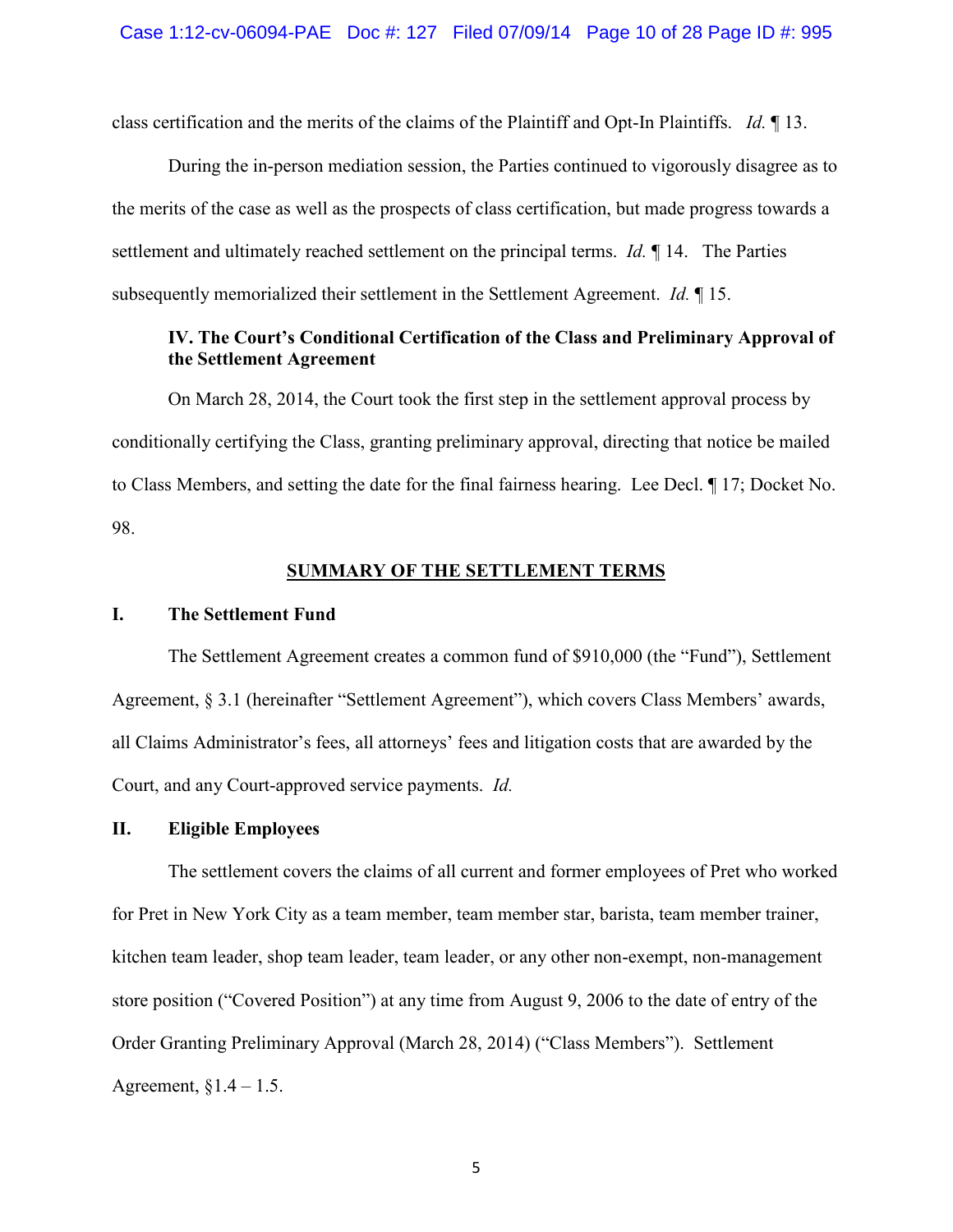### **III. Releases**

Plaintiffs, Opt-In Plaintiffs, and Class Members who do not timely opt out release Defendants from all claims that are based upon laws governing overtime pay, wage requirements, failure to pay for hours worked, or that otherwise relate to the facts, acts, transactions, occurrences, events or omissions alleged in the Litigation and that arose during any time that such individual was employed in a Covered Position up until the date of the entry of the order granting Final Approval. Settlement Agreement, § 4.1.

#### **IV. Allocation Formula**

 After the allocation of the Court-approved attorneys' fees, the Court-approved litigation costs and out of pocket expenses, costs of settlement administration and service payments, the amount remaining (the "Net Settlement Amount") will be divided among Class Members based on an allocation formula. Settlement Agreement, § 3.4(C). Every Class Member who did not opt out ("Qualified Class Member") will receive a settlement check containing his or her share of the Net Settlement Amount. Each Qualified Class Member who worked for Pret for a week or less shall receive \$5 of the Net Settlement Amount ("Alternate Payment"). Each Qualified Class Member, other than those who receive Alternate Payments, shall receive a settlement payment according to the following formula: First, the Claims Administrator will calculate a numerator for each Qualified Class Member equal to the number of weeks that the Class Member worked for Pret in a Covered Position between August 9, 2006 and the date of entry of the order granting preliminary approval to the settlement. Second, the Claims Administrator will calculate a Total Denominator equal to the sum of the numerators of each Qualified Class Member. Third, the Claims Administrator will calculate a Share Percentage for each Qualified Class Member equal to the Qualified Class Member's numerator divided by the Total Denominator. Fourth, the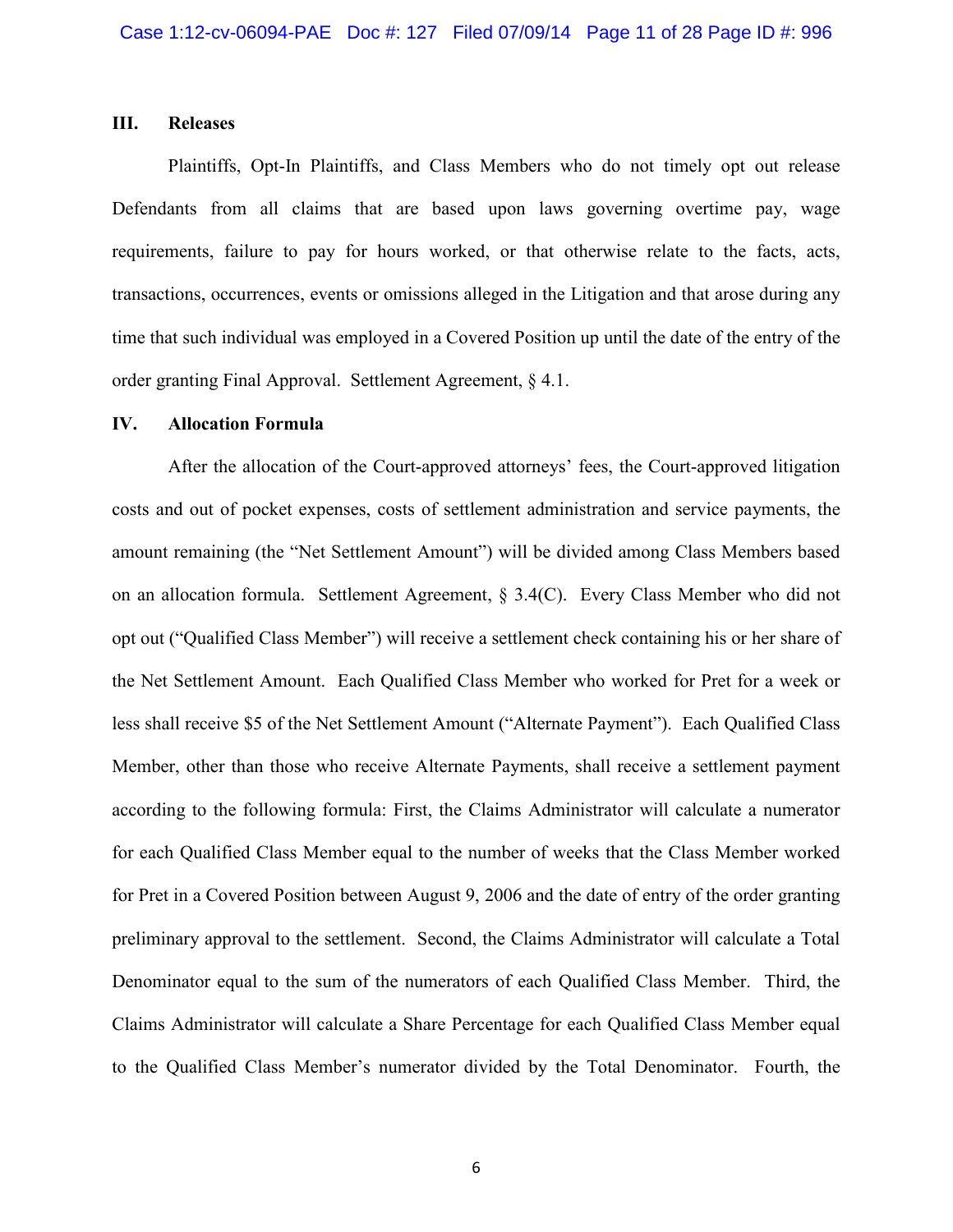Claims Administrator will determine each Qualified Class Member's share by multiplying his or her Share Percentage times the amount of the Net Settlement Amount less the sum of the Alternate Payments. Any uncashed checks will cover unforeseen expenses agreed upon by the parties with the remainder to be donated to charity. Settlement Agreement, § 3.4(D).

### **V. Settlement Checks**

 Each Class Member who did not opt-out will receive a settlement check after final approval containing the following affirmation ("Settlement Check"):

> "By signing, endorsing, depositing, cashing or negotiating this check, I hereby opt into the collective action under Case No. 12-cv-6094 (S.D.N.Y.) pursuant to Section 16(b) of the Fair Labor Standards Act, 29 U.S.C. § 216(b), and give my consent to become a party. I further understand and agree to the release of claims set forth in Section 6.b of the Notice I was provided."

Settlement Agreement, § 2.8. Regardless of whether or not he or she signs, negotiates, deposits, endorses or cashes the Settlement Check, any Class Member who did not opt out will be bound by the release. *Id.* § 3.4(A).

# **VI. Attorneys' Fees, Litigation Costs, and Service Awards**

Class Counsel has filed a Motion for Attorneys' Fees and Reimbursement of Expenses and a Motion for Approval of Service Awards simultaneously with this Motion. The Settlement Agreement provides that Class Counsel may petition the Court for attorneys' fees up to \$303,333 plus expenses and costs, and service awards up to \$7,500 each for the Plaintiff and Opt-In Plaintiffs. Settlement Agreement, § 3.2-3.

# **VII. Claims Administration and Notice**

The parties retained American Legal Claim Services ("ALCS"), a third-party wage and hour claims administrator, to administer the settlement. Lee Decl.  $\P$  21. Attached to the Lee Decl. as Exhibit 2 is the Declaration of Steven Platt, who supervised the notice and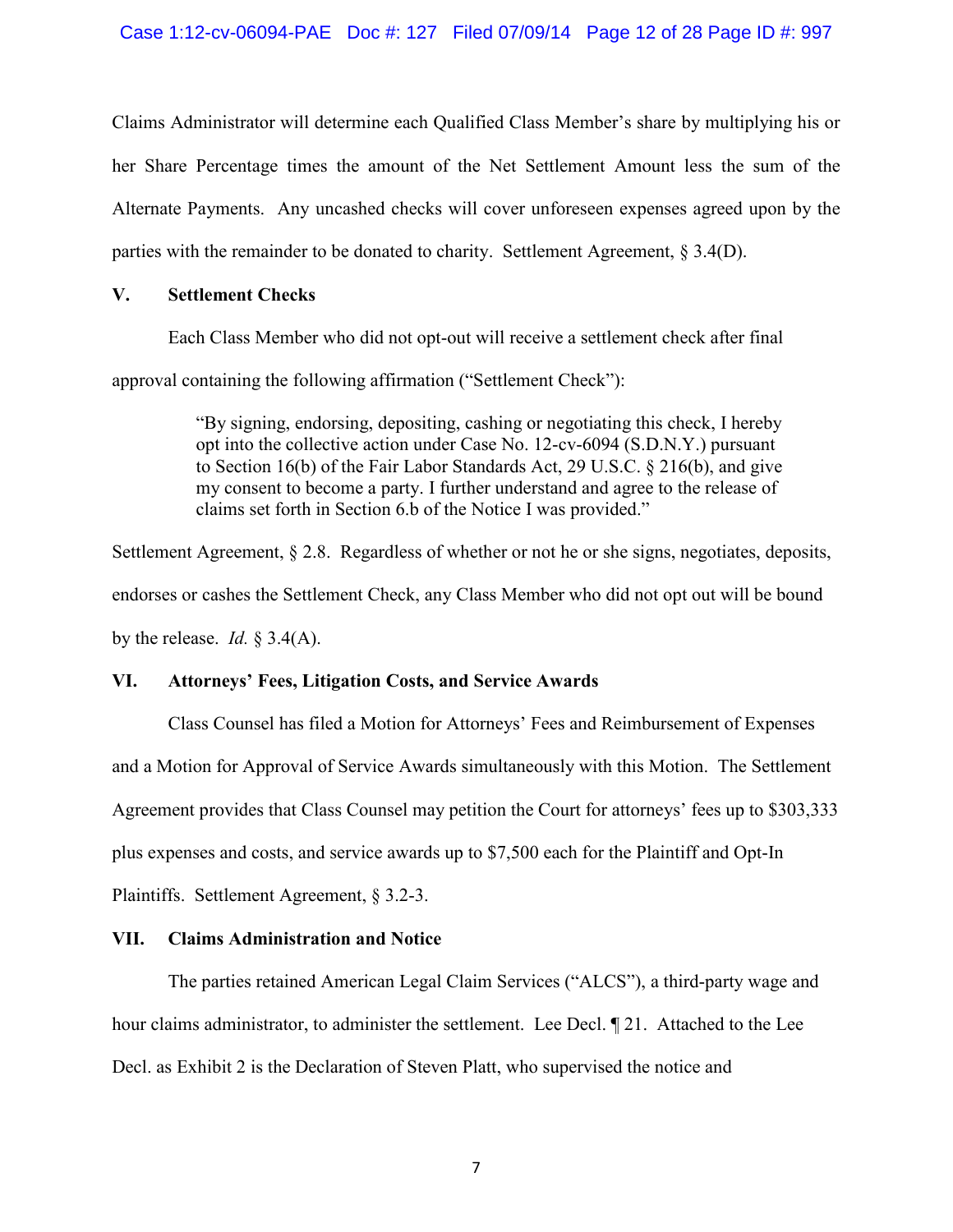administration process (the "Platt Decl.").

 On April 25, 2014, ALCS mailed the Court-approved Notice to 4,119 Class Members whose names and addresses were provided by Defendants. Ex. 2 to Lee Decl. (Platt Decl.) [6.] After the Notices were mailed, certain notices were returned as undeliverable by the Post Office without updated addresses. *Id*. **[14.**] 13-15. ALCS then used a nationally recognized location service that maintains a national databases of current addresses for individual credit reporting purposes and the United States Postal Service National Change of Address database to attempt to obtain new addresses for the Class Members whose Notices were returned, and made a second mailing to the Class Members for whom ALCS could locate new addresses. *Id*. ¶ 12.

The Notice advised Class Members, among other things, that they could object to or exclude themselves from the settlement. Ex. 1 to the Lee Decl., Ex. A to Settlement Agreement. Class Members who wished to opt out of the settlement were required to submit a written and signed Opt Out Statement to ALCS. Docket No. 98, Preliminary Approval Order at § IX.B. An Opt Out Statement is timely if it was mailed to the Claims Administrator and postmarked by June 9, 2014. *Id.* Only 22 Class Members have timely opted out of the Settlement. Ex. 2 to the Lee Decl. (Platt Decl.) ¶ 19.)

 Class Members who wished to object to the settlement had to submit an objection to ALCS. An objection would be timely if postmarked to ALCS by June 9, 2014 and received by ALCS no later than June 16, 2014. Docket No. 98, Preliminary Approval Order at § IX.B. No Class Member has objected to the Settlement. Ex. 2 to the Lee Decl. (Platt Decl.) ¶ 20.)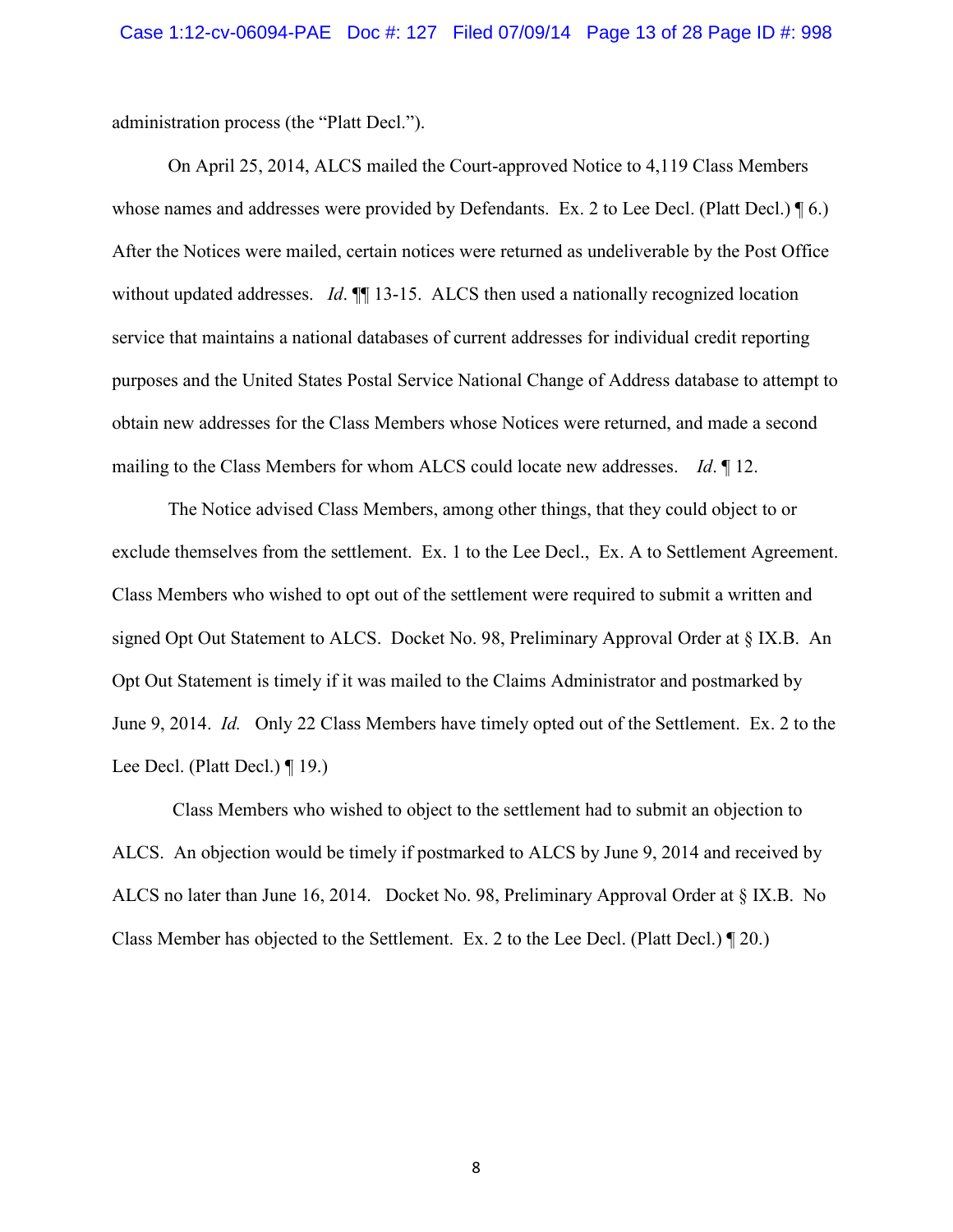#### **ARGUMENT**

# **I. The Proposed Settlement Is Fair, Reasonable, and Adequate and Should Be Approved in All Respects.**

Rule 23(e) requires court approval for a class action settlement to ensure that it is procedurally and substantively fair, reasonable and adequate. Fed. R. Civ. P. 23(e). To determine procedural fairness, courts examine the negotiating process leading to the settlement. *Wal-Mart Stores, Inc. v. Visa U.S.A. Inc*., 396 F.3d 96, 116 (2d Cir. 2005); *D'Amato v. Deutsche Bank*, 236 F.3d 78, 85 (2d Cir. 2001). To determine substantive fairness, courts determine whether the settlement's terms are fair, adequate, and reasonable according to the factors set forth in *City of Detroit v. Grinnell Corp.*, 495 F.2d 448 (2d Cir. 1974), *abrogated on other grounds by Goldberger v. Integrated Res., Inc*., 209 F.3d 43 (2d Cir. 2000).

Courts examine procedural and substantive fairness in light of the "strong judicial policy in favor of settlement" of class action suits. *Wal-Mart Stores*, 396 F.3d at 116 (internal quotation marks and citation omitted); *see also Spann v. AOL Time Warner, Inc.*, No. 02 Civ. 8238, 2005 WL 1330937, at  $*6$  (S.D.N.Y. June 7, 2005) ("[P]ublic policy favors settlement, especially in the case of class actions."). When, as here, "a settlement is negotiated prior to class certification, . . . it is subject to a higher degree of scrutiny in assessing its fairness." *D'Amato*, 236 F.3d at 85; *Spann*, 2005 WL 1330937, at \*5. Even under high scrutiny, procedural and substantive considerations support approving the proposed settlement.

### **A. The Proposed Settlement Is Procedurally Fair.**

The proposed settlement is procedurally fair because it was reached through vigorous, arm's-length negotiations and after experienced counsel had evaluated the merits of Plaintiff's claims. *See Toure v. Amerigroup Corp.*, No. 10 Civ. 5391, 2012 WL 3240461, at \*3 (E.D.N.Y. Aug. 6, 2012) (finding settlement to be "procedurally fair, reasonable, adequate, and not a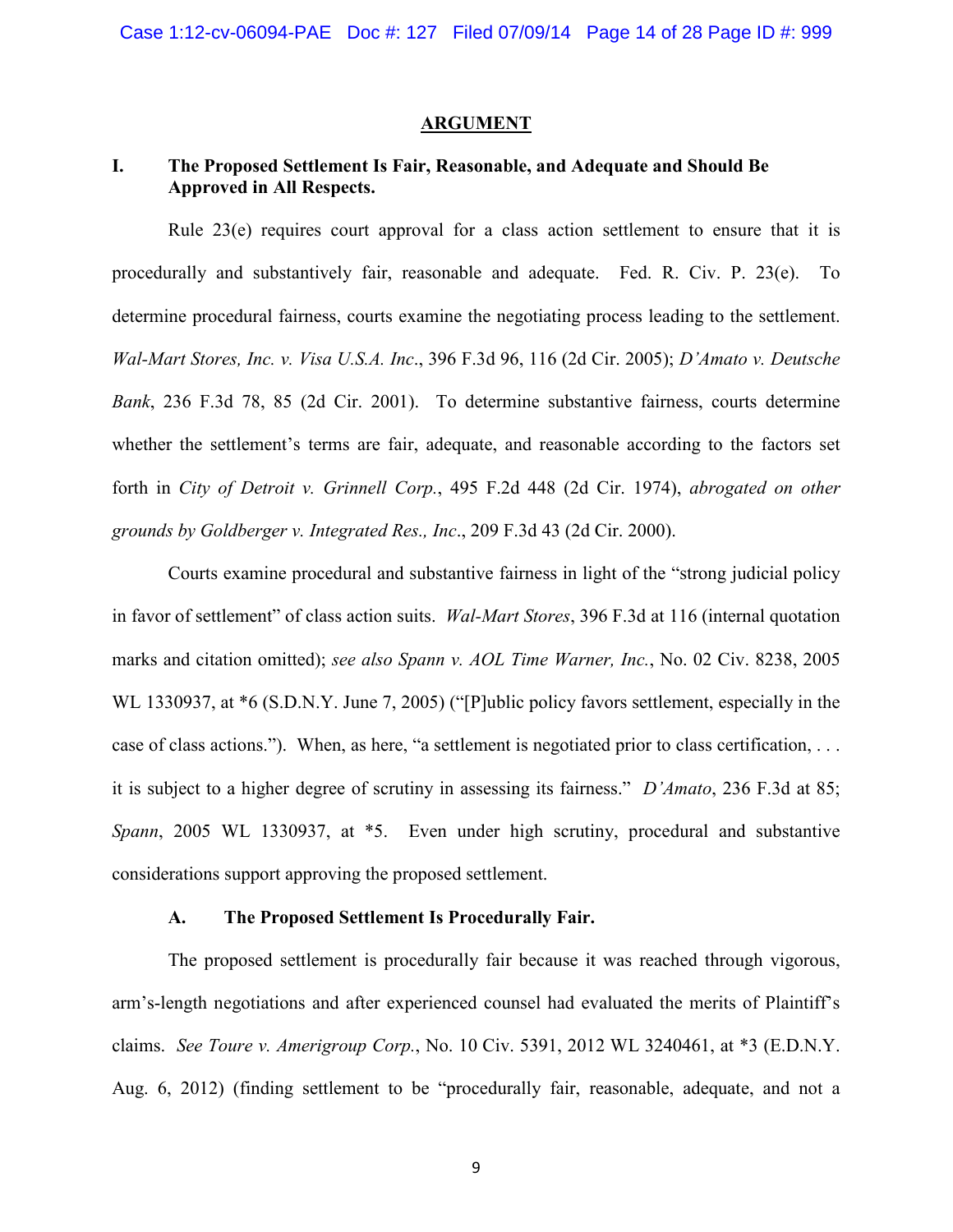#### Case 1:12-cv-06094-PAE Doc #: 127 Filed 07/09/14 Page 15 of 28 Page ID #: 1000

product of collusion" after plaintiffs conducted a thorough investigation and enlisted the services of an experienced employment law mediator); *McMahon*, 2010 WL 2399328, at \*4 (same).A "presumption of fairness, adequacy and reasonableness may attach to a class settlement reached in arm's-length negotiations between experienced, capable counsel after meaningful discovery." *Wal-Mart Stores*, 396 F.3d at 116 (internal quotation marks omitted); *see also D'Amato,* 236 F.3d at 85. Where the settlement was achieved through experienced counsels' arm's length negotiations, "[a]bsent fraud or collusion, [courts] should be hesitant to substitute [their] judgment for that of the parties who negotiated the settlement." *In re EVCI Career Colls. Holding Corp. Sec. Litig*., Nos. 05 Civ. 10240, 05 Civ. 10287, 05 Civ. 10515, 05 Civ. 10610, 06 Civ. 00304, 06 Civ. 00347, 06 Civ. 01684, 2007 WL 2230177, at \*4 (S.D.N.Y. July 27, 2007).

Here, the settlement was reached after Class Counsel conducted a thorough investigation and significant litigation, and evaluated the claims and defenses, and after extensive arm's-length negotiations between the parties. In addition to numerous, informal settlement discussions, the Parties attended an 18-hour in-person mediation with respected mediator Michael Young. Lee Decl.  $\parallel$  12. Plaintiff's Counsel did significant work to prepare for the mediation, including, among other things, submitting a detailed mediation statement that explained the Class Members' damages calculations, presented responses to Defendants' alleged defenses and provided detailed calculations. Lee Decl. ¶ 13; *Yuzary*, 2013 WL 5492998 at \*5 (finding settlement to be "procedurally fair, reasonable, adequate, and not a product of collusion" where the parties conducted a thorough investigation and evaluated the claims and defenses, and after arm's-length negotiations). Similarly, Defendants spent significant time submitting a mediation statement pointing out the weaknesses in the merits of Plaintiff's case as well as the difficulties Plaintiff would face in certifying a class. The arm's-length negotiations involved counsel and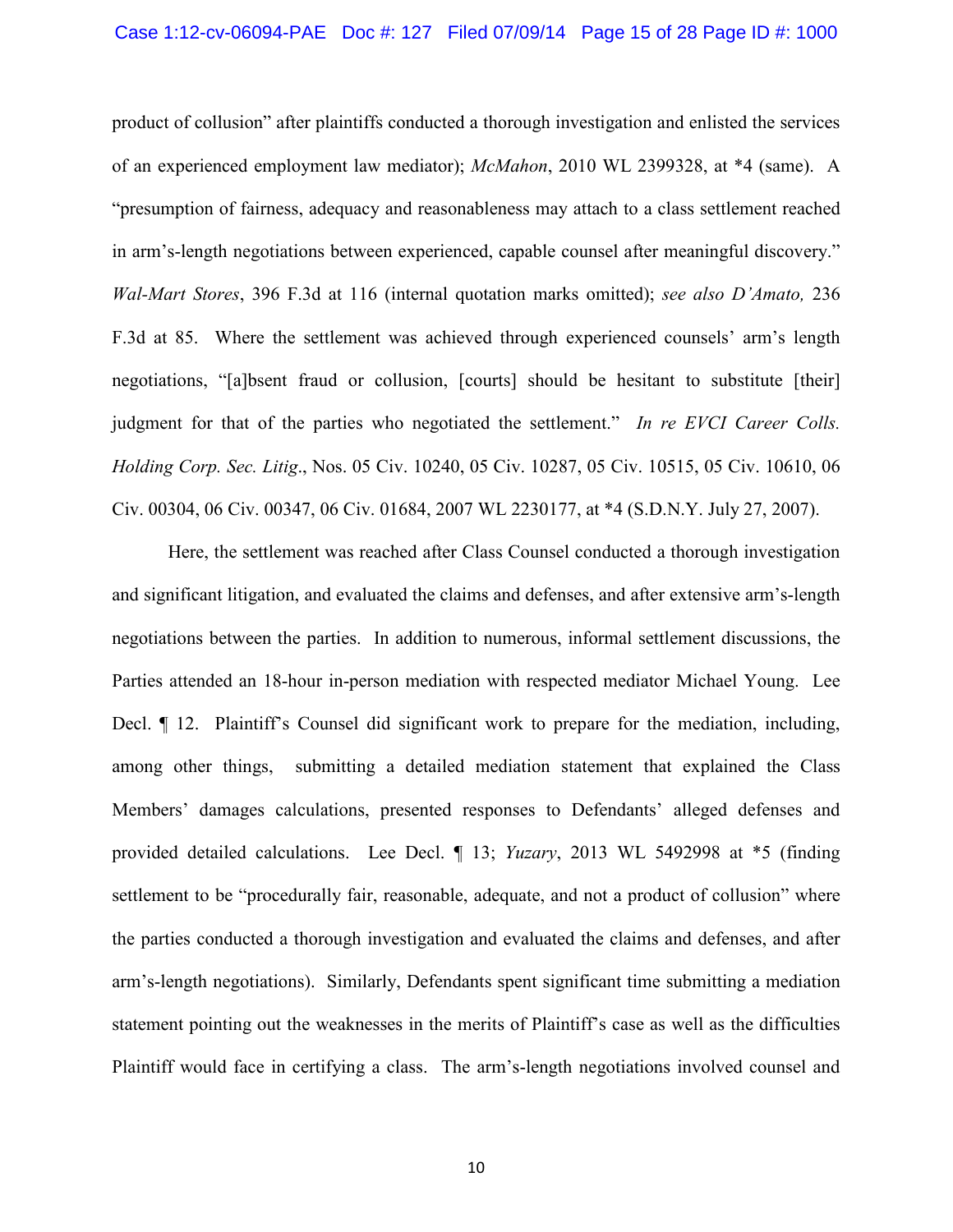#### Case 1:12-cv-06094-PAE Doc #: 127 Filed 07/09/14 Page 16 of 28 Page ID #: 1001

mediators well-versed in wage and hour law, raising a presumption that the settlement achieved meets the requirements of due process. *See Wal-Mart Stores*, 396 F.3d at 116; *McMahon*, 2010 WL 2399328, at \*4. The mediation process also involved substantial give-and-take between the Parties regarding damages and a host of other substantive and procedural issues. Moreover, Plaintiff's counsel had the benefit of substantial discovery prior to the mediation that allowed them to negotiate the settlement and assess its adequacy on a fully informed basis. Thus, this weighs in favor of approval of the settlement.

#### **B. The Proposed Settlement Is Substantively Fair.**

In *Grinnell*, the Second Circuit provided the analytical framework for evaluating the substantive fairness of a class action settlement. 495 F.2d at 448. The *Grinnell* factors guide district courts in making this determination. They are: (1) the complexity, expense and likely duration of the litigation; (2) the reaction of the class; (3) the stage of the proceedings and the amount of discovery completed; (4) the risks of establishing liability; (5) the risks of establishing damages; (6) the risks of maintaining the class action through the trial; (7) the ability of the defendants to withstand a greater judgment; (8) the range of reasonableness of the settlement fund in light of the best possible recovery; and (9) the range of reasonableness of the settlement fund to a possible recovery in light of all the attendant risks of litigation. *Id*. at 463. All of the *Grinnell* factors weigh in favor of final approval of the Settlement Agreement.

# **1. Litigation Through Trial Would be Complex, Costly, and Long (***Grinnell* **Factor 1).**

 By reaching a settlement prior to dispositive motions or trial, Plaintiffs seek to avoid significant expense and delay, and ensure recovery for the class. "Most class actions are inherently complex and settlement avoids the costs, delays and multitude of other problems associated with them." *In re Austrian & German Bank Holocaust Litig.*, 80 F. Supp. 2d 164, 174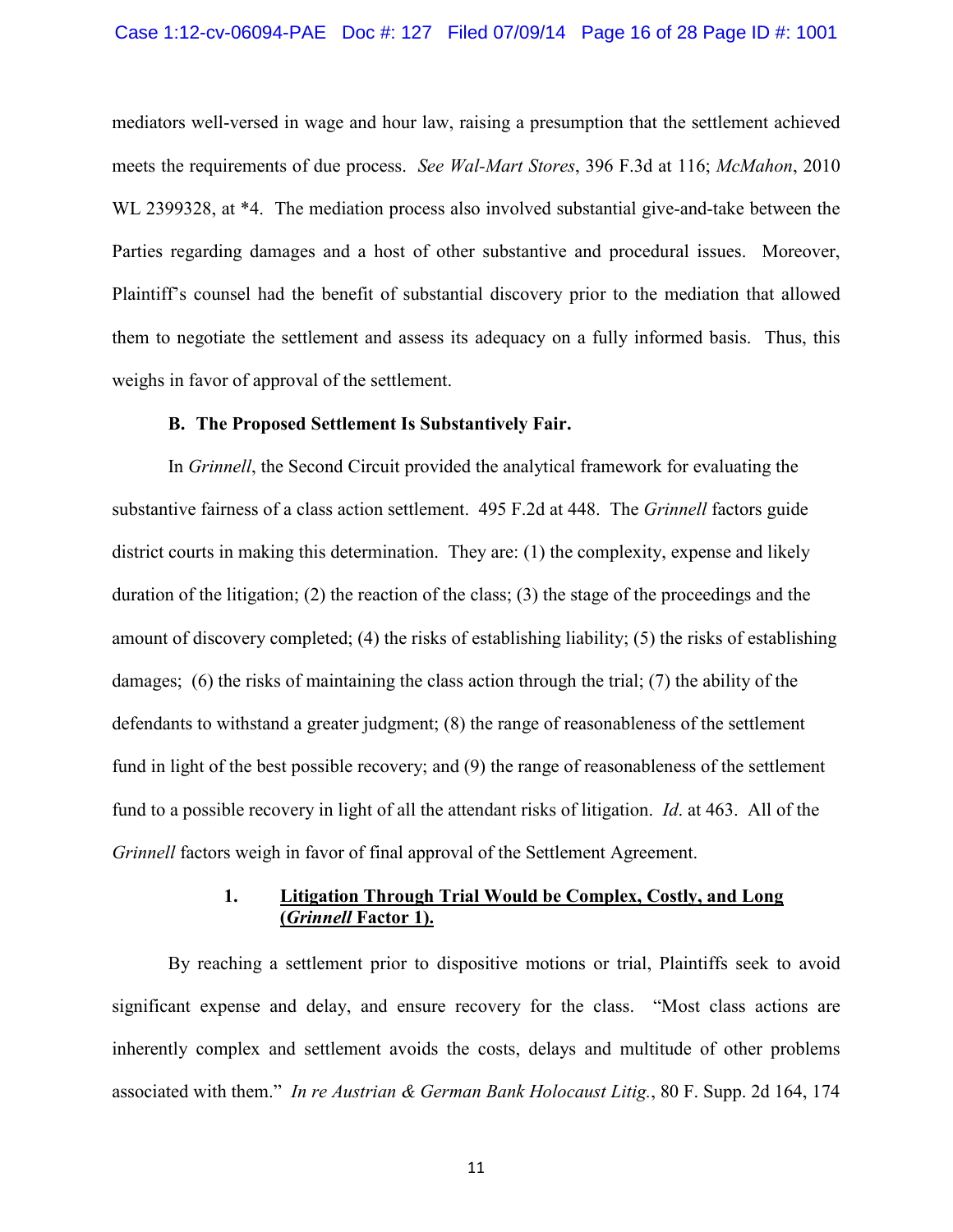#### Case 1:12-cv-06094-PAE Doc #: 127 Filed 07/09/14 Page 17 of 28 Page ID #: 1002

(S.D.N.Y. 2000), *aff'd sub nom. D'Amato v. Deutsche Bank*, 236 F.3d 78 (2d Cir. 2001). This case is no exception, with multiple claims across approximately 4,119 Class Members, representing current and former employees at Pret's 35 New York City locations.

 Because of the large number of class members, locations and managers involved in the case, continuation of the case would necessarily involve complex factual issues. Although there has been significant discovery, additional discovery would be required to establish liability and damages, including depositions of the 23 opt-in claimants, and Defendants' employees and managers across all 35 of Pret's locations in New York City. Plaintiff would likely move for summary judgment, and Defendants would likely cross move for summary judgment on Defendants' defenses. This intensive discovery and briefing process would consume tremendous amounts of time and resources for both sides and require substantial judicial resources to adjudicate and resolve. If the case could not be resolved on summary judgment, a fact-intensive trial would then be necessary to determine liability and damages. A trial would be lengthy and consume additional time and resources. It is likely the losing party would appeal the judgment. The settlement, on the other hand, makes monetary relief available to Class Members in a prompt and efficient manner. Therefore, the first *Grinnell* factor weighs in favor of approval.

#### **2. The Reaction of the Class Has Been Positive (***Grinnell* **Factor 2).**

"It is well-settled that the reaction of the class to the settlement is perhaps the most significant factor to be weighed in considering its adequacy." *Maley v. Del Global Techs. Corp.,* 186 F. Supp. 2d 358, 362 (S.D.N.Y. 2002). The lack of class member objections "may itself be taken as evidencing the fairness of a settlement." *Ross v. A.H. Robins Co., Inc*., 700 F. Supp. 682, 684 (S.D.N.Y.1988).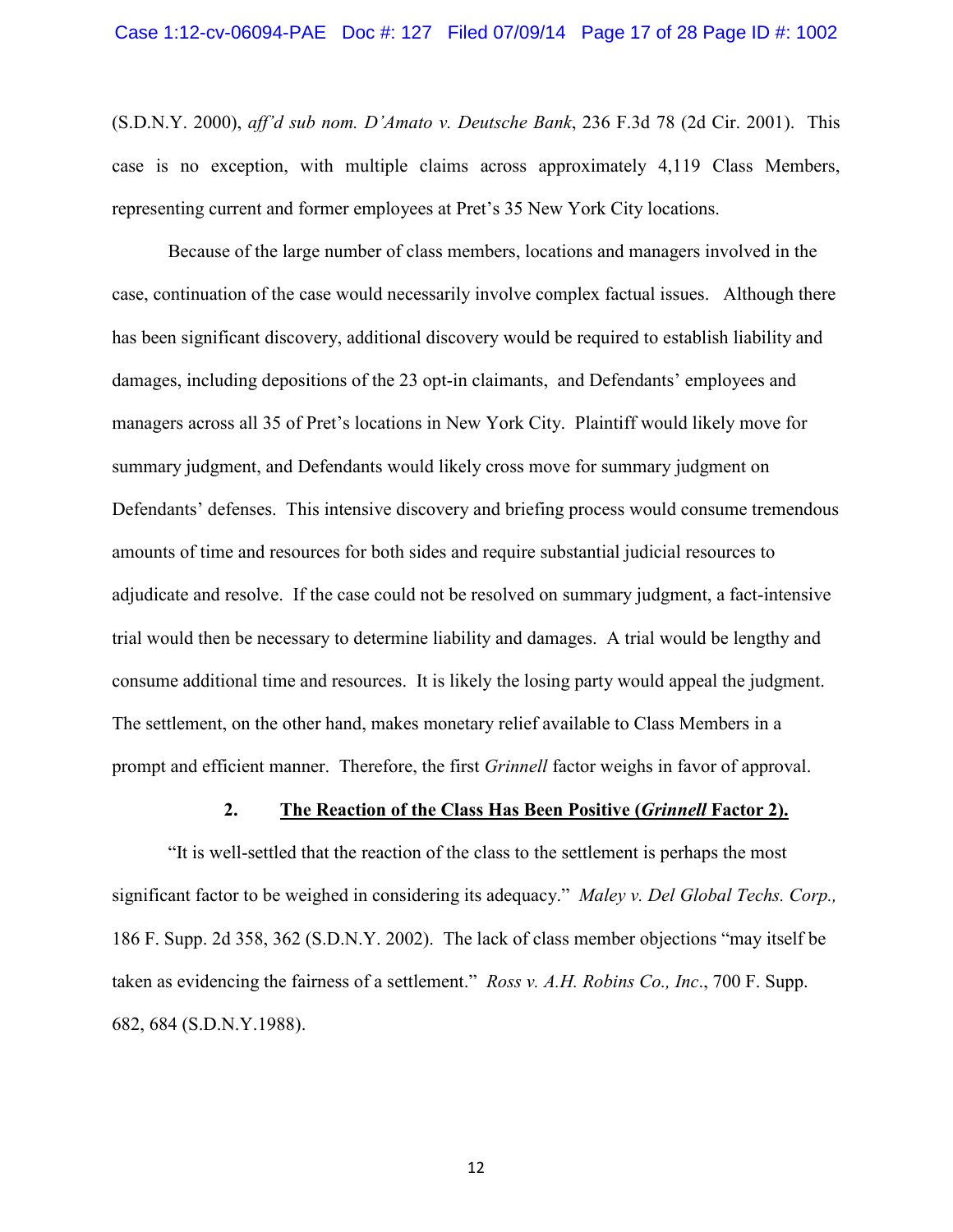#### Case 1:12-cv-06094-PAE Doc #: 127 Filed 07/09/14 Page 18 of 28 Page ID #: 1003

Here, the Notices sent to Class Members included an explanation of the allocation formula and an estimate of each Class Member's award. Ex. 1 to the Lee Decl., Ex. A to Settlement Agreement. The Notice also informed Class Members of their right to object to or exclude themselves from the settlement and explained how to do so. *Id*. Significantly, no Class Member has objected to the settlement. Ex. 2 to Lee Decl. (Platt Decl.)  $\P$  20. Similarly, only 22 Class Members timely opted out of the settlement, which is a less than 1% opt-out rate. Ex. 2 to the Lee Decl. (Platt Decl.) ¶ 19. This favorable response demonstrates that the class approves of the settlement, which further supports final approval. *See Yuzary*, 2013 WL 5492998 at \*6 (granting final approval where the vast majority of class members neither objected nor opted out); *see also Wright v. Stern*, 553 F. Supp. 2d 337, 344-45 (S.D.N.Y. 2008) ("that the vast majority of class members neither objected nor opted out is a strong indication" of fairness). This factor also weighs in favor of approval.

### **3. Discovery Has Advanced Far Enough to Allow the Parties to Resolve the Case Responsibly (***Grinnell* **Factor 3).**

Although preparing this case through trial would require hundreds of hours of discovery for both sides, the Parties have completed enough discovery to recommend settlement. The proper question is "whether counsel had an adequate appreciation of the merits of the case before negotiating." *In re Warfarin Sodium Antitrust Litig.*, 391 F.3d 516, 537 (3d Cir. 2004) (quoting *In re Cendant Corp. Litig*., 264 F.3d 201, 235 (3d Cir. 2001)) (internal quotation marks omitted). "[T]he pretrial negotiations and discovery must be sufficiently adversarial that they are not designed to justify a settlement . . . but an aggressive effort to ferret out facts helpful to the prosecution of the suit." *In re Austrian & German Bank Holocaust Litig*, 80 F. Supp. 2d at 176 (quoting *Martens v. Smith Barney, Inc*., 181 F.R.D. 243, 263 (S.D.N.Y. 1998)) (internal quotation marks omitted). The Parties' discovery here meets this standard. Plaintiff obtained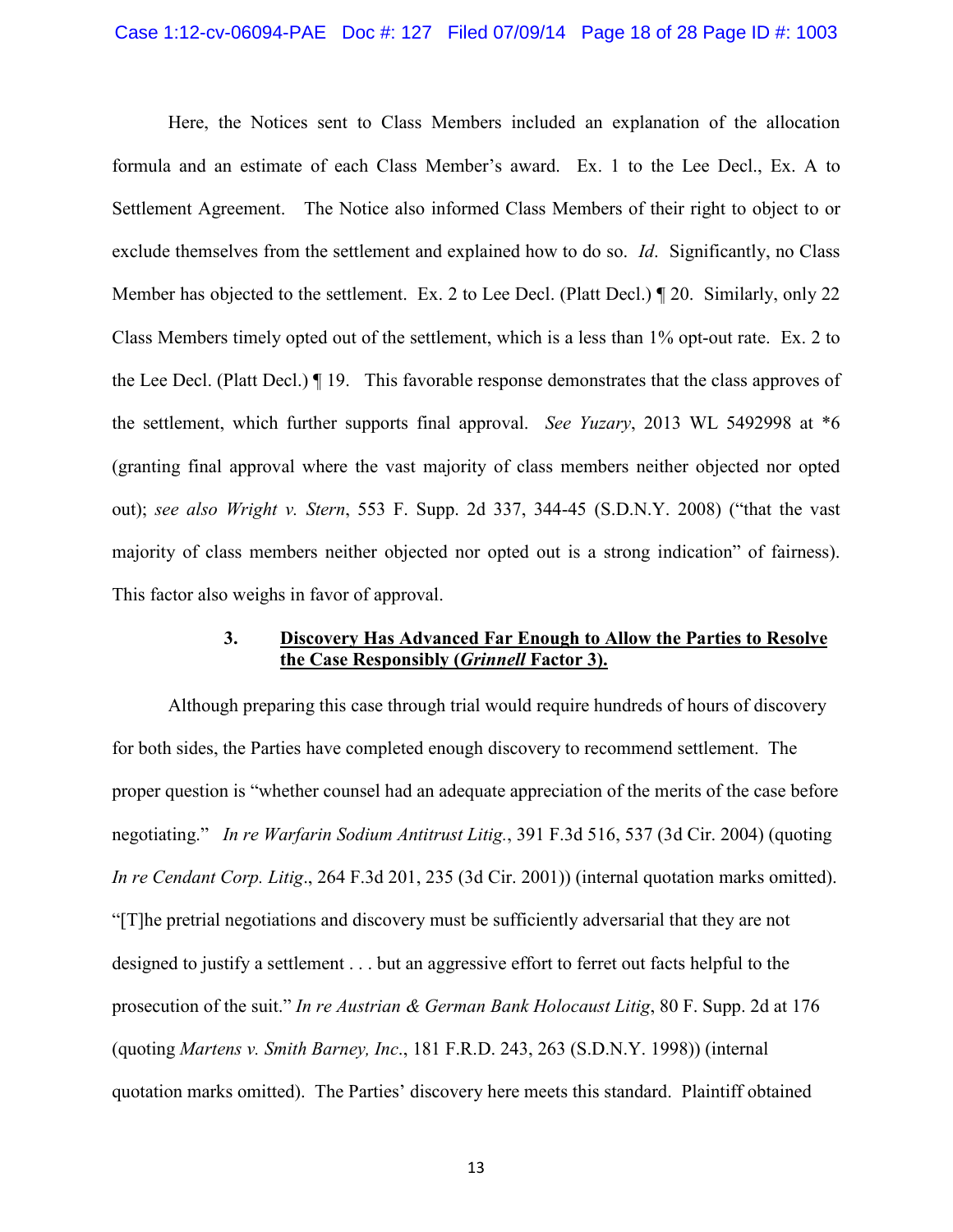#### Case 1:12-cv-06094-PAE Doc #: 127 Filed 07/09/14 Page 19 of 28 Page ID #: 1004

thousands of pages of discovery from Defendants, including time records, personnel files, payroll records and other relevant information. Lee Decl. ¶ 9. Both parties served and responded to written discovery, Plaintiff deposed Defendants' 30(b)(6) corporate representative, and Defendants deposed Plaintiff and the four Opt-In Plaintiffs. Lee Decl. ¶¶ 9, 11. Plaintiff also received class-wide data that included Class Members' dates of employment, job titles and pay rates, among other information. Lee Decl. ¶ 9. Plaintiff was able to perform detailed damages calculations based on the data that Defendants provided. *Id*. ¶ 10. Plaintiff also interviewed Plaintiff, the Opt-In Plaintiffs and others regarding the claims at issue in the case. *Id*. ¶ 8.

This discovery was more than sufficient to allow counsel to make informed assessments regarding the strength of Plaintiff's claims and Pret's defenses during settlement negotiations. *See Frank*, 228 F.R.D. at 185 (approving settlement of case "in relatively early stages of discovery" where parties had exchanges extensive information pertaining to the identities of Class Members and to Defendant's time and pay practices and where counsels' negotiations, while "cooperative" had "been in no way collusive"); *deMunecas*, 2010 WL 2399345, at \*1; *McMahon v. Olivier Cheng Catering & Events, LLC*, No. 08 Civ. 8713, 2010 WL 2399328, at \*4 (S.D.N.Y. March 3, 2010); *Prasker v. Asia Five Eight LLC*, No. 08 Civ. 5811, 2009 WL 6583143, at \*1 (S.D.N.Y. Sept. 22, 2009). This factor also weighs in favor of approval.

# 4. **Plaintiff Would Face Real Risks if the Case Proceeded (***Grinnell* **Factors 4 and 5).**

Although Plaintiff believes his case is strong, it is subject to considerable risk. "Litigation inherently involves risks." *In re Painewebber Ltd. P'ships Litig.*, 171 F.R.D. 104, 126 (S.D.N.Y. 1997). Indeed, "[i]f settlement has any purpose at all, it is to avoid a trial on the merits because of the uncertainty of the outcome." *In re Ira Haupt & Co.*, 304 F. Supp. 917, 934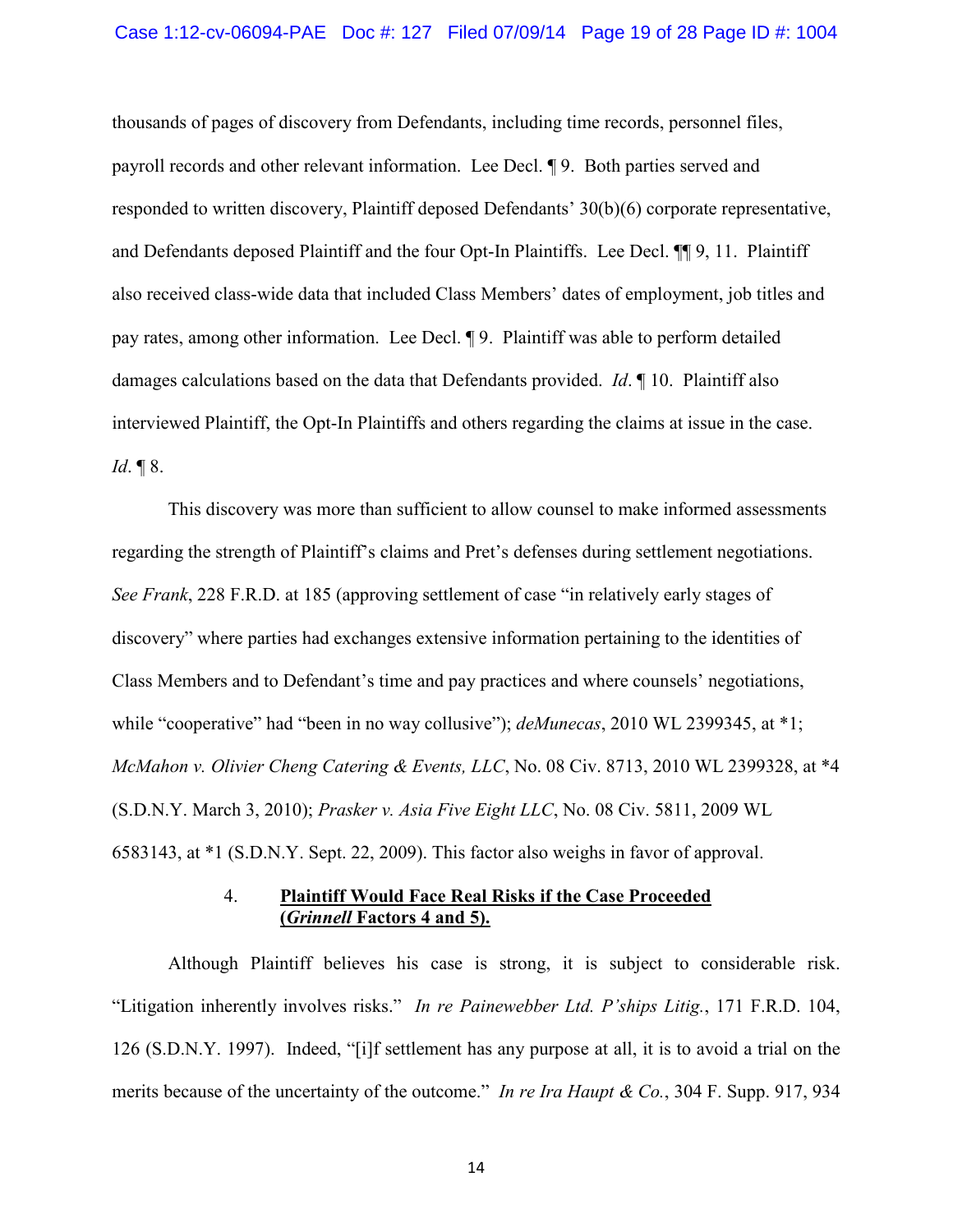(S.D.N.Y. 1969); *see also Velez v. Majik Cleaning Serv., Inc.*, No. 03 Civ. 8698, 2007 WL 7232783, at \*6 (S.D.N.Y. June 25, 2007). In weighing the risks of establishing liability and damages, the court "must only weigh the likelihood of success by the plaintiff class against the relief offered by the settlement." *In re Austrian*, 80 F. Supp. 2d at 177 (internal quotation marks and citation omitted).

Counsel believes that the settlement represents an excellent result for members of the Class given the substantial risks Plaintiff would have faced had the case been litigated to trial. For example, Plaintiff would have had to prove that he and other Class Members "performed work for which [they were] not properly compensated, and that the employer had actual or constructive knowledge of that work." *Edwards v. City of New York*, 2012 WL 1694608, at \*3 (S.D.N.Y. May 15, 2012) (internal quotation marks and citation omitted). Defendants would have argued that Plaintiff did not meet that burden, and if they succeeded, neither Plaintiff nor the Class would be entitled to any damages. Similarly, Plaintiff would have the burden of proving not only that some uncompensated work was performed with Pret's knowledge, but also proving how much for purposes of damages calculations. Thus, while Plaintiff's case is strong, it is subject to risks as to liability and damages. Plaintiff's Counsel are experienced and realistic, and understand that the resolution of liability issues, the outcome of the trial, and the inevitable appeals process are inherently uncertain in terms of outcome and duration. The proposed settlement alleviates these uncertainties. These factors therefore weighs in favor of approval.

## **5. Maintaining the Class Through Trial Would Not Be Simple (***Grinnell* **Factor 6).**

In light of recent Supreme Court cases in this area, obtaining and maintaining class certification in this matter would present risks. Had the case continued and Plaintiff moved for Rule 23 certification, Defendants would have argued that there is no common unlawful policy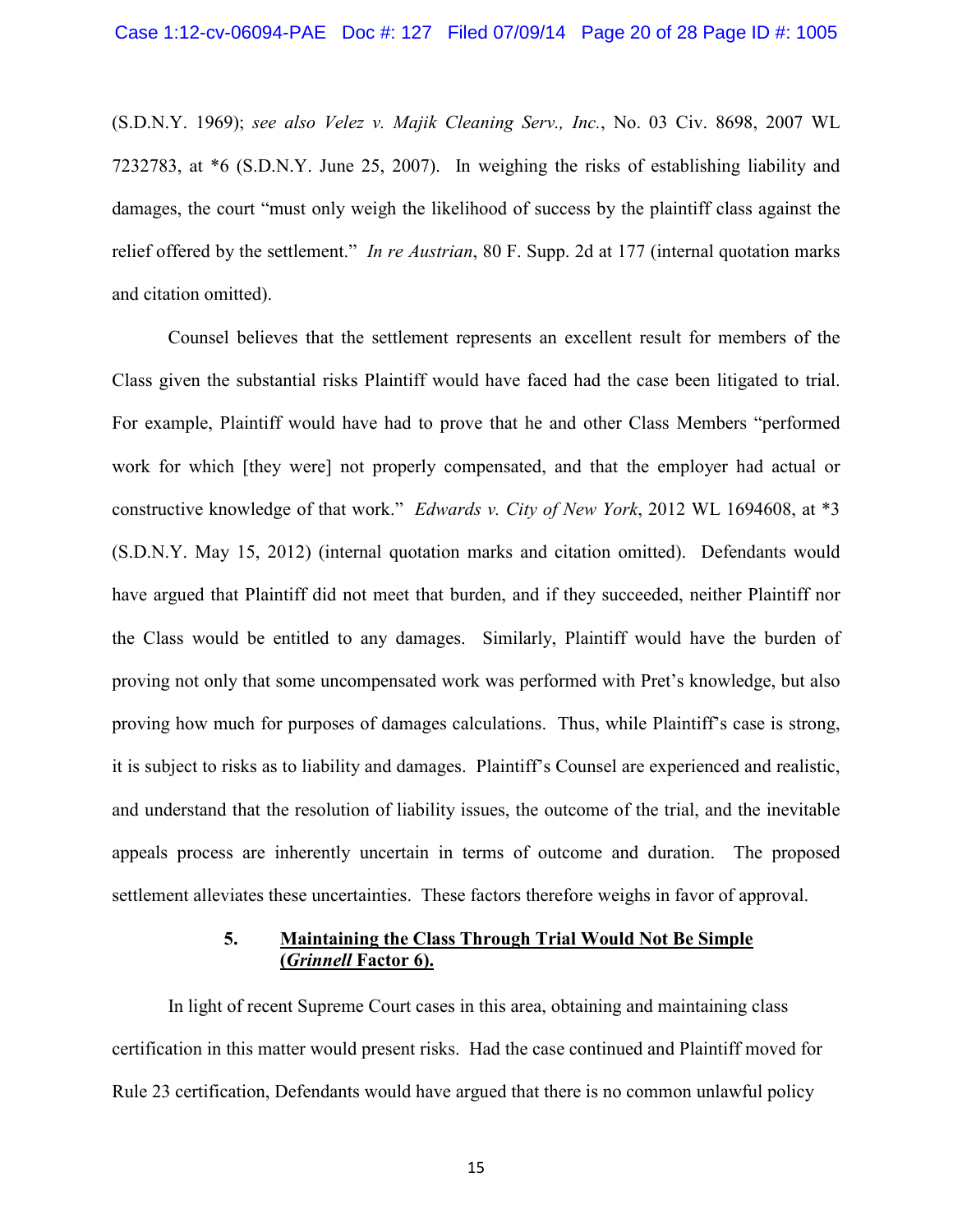that could justify certification across all New York City locations that could be resolved "in one stroke" — as to all class members. *Wal-Mart Stores, Inc. v. Dukes*, 564 U.S. \_\_, 131 S. Ct. 2541, 2551 (2011). Indeed, the difficulty of obtaining class certification on these facts was highlighted by the Court's decision denying Plaintiff's request to provide notice of the FLSA claims to over 30 stores, and allowing notice instead to just six stores, stating that "plaintiffs have not demonstrated across all locations a uniform policy of failure to pay overtime compensation." *See Trinidad v. Pret A Manger (USA) Limited et al.*, 12-cv-6094 (S.D.N.Y.), 2013 WL 3490815, at \*9 (July 11, 2013). Defendants would also have argued that in light of the Supreme Court's recent decision in *Comcast Corp. v. Behrend*, 133 S. Ct. 1426 (2013), it would be inappropriate to certify a class here because there is no manageable way to determine classwide damages. Moreover, even if the Court had certified a class, Defendants may have moved for decertification, which would require another round of extensive briefing. Risk, expense, and delay permeate such a process. Settlement eliminates this risk, expense, and delay. This factor also favors approval.

# **6. Defendants' Ability to Withstand a Greater Judgment Is Not Determinative (***Grinnell* **Factor 7).**

A "defendant's ability to withstand a greater judgment, standing alone, does not suggest that the settlement is unfair." *Frank*, 228 F.R.D. at 186 (quoting *In re Austrian and German Bank Holocaust Litig*, 80 F. Supp. 2d at 178 n.9 (alterations and citation omitted)). Here, the Settlement Agreement eliminated the risk of collection because it required Defendants to deposit Nine Hundred Ten Thousand Dollars (\$910,000.00) into the qualified settlement fund, administered by the Claims Administrator, by no later than ten (30) days after the date of the Preliminary Approval Order, Settlement Agreement § 3.5. Accordingly, this factor also favors approval.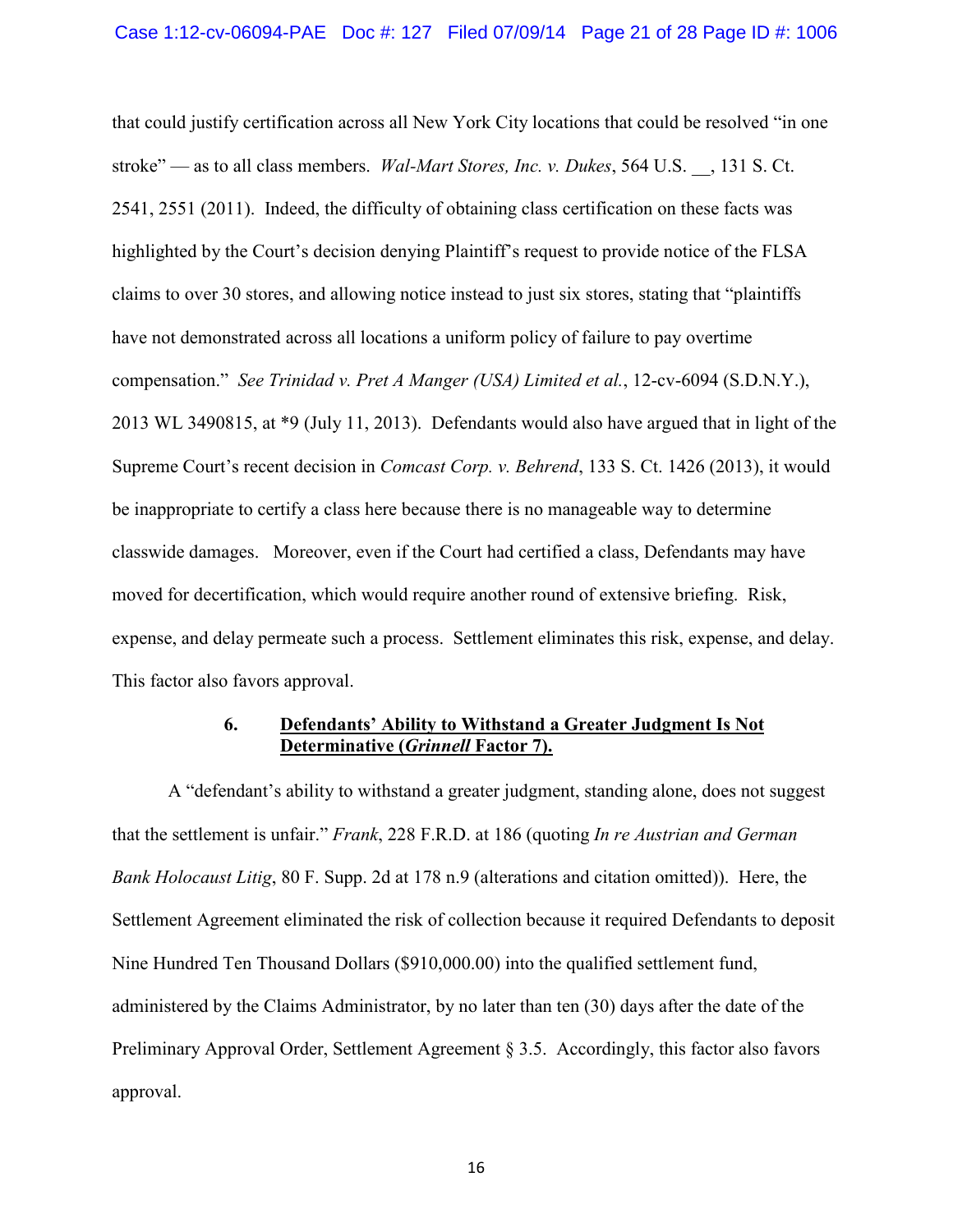# **7. The Settlement Fund Is Substantial, Even in Light of the Best Possible Recovery and the Attendant Risks of Litigation (***Grinnell* **Factors 8 and 9).**

Defendants have agreed to pay a substantial amount, up to \$910,000. This represents considerable value given the risks associated with obtaining certification of a class and succeeding on the merits identified above.

Whether a settlement amount is reasonable "does not involve the use of a 'mathematical equation yielding a particularized sum.'" *Frank*, 228 F.R.D. at 186 (quoting *In re Austrian and German Bank Holocaust Litig*., 80 F. Supp. 2d at 178). "Instead, 'there is a range of reasonableness with respect to a settlement – a range which recognizes the uncertainties of law and fact in any particular case and the concomitant risks and costs necessarily inherent in taking any litigation to completion.'" *Id.* (quoting *Newman v. Stein*, 464 F.2d 689, 693 (2d Cir. 1972)). "[T]here is no reason, at least in theory, why a satisfactory settlement could not amount to a hundredth or even a thousandth part of a single percent of the potential recovery." *Grinnell*, 495 F.2d at 455 n.2. "It is well-settled law that a cash settlement amounting to only a fraction of the potential recovery will not *per se* render the settlement inadequate or unfair." *Officers for Justice v. Civil Serv. Comm'n of the City and Cnty. of San Francisco*, 688 F.2d 615, 628 (9th Cir. 1982) (emphasis added); *see also Cagan v. Anchor Sav. Bank FSB*, No. 88 Civ. 3024, 1990 WL 73423, at \*12-13 (E.D.N.Y. May 22, 1990) (approving \$2.3 million class settlement where the "best possible recovery would be approximately \$121 million").

Here, the settlement provides much more than "a fraction of the potential recovery." *Officers for Justice*, 688 F.2d at 628. Every Class Member who does not opt out ("Qualified Class Member") will receive a settlement check containing his or her share of the Net Settlement Amount. Settlement Agreement § 3.4(A). Each Qualified Class Member who worked for Pret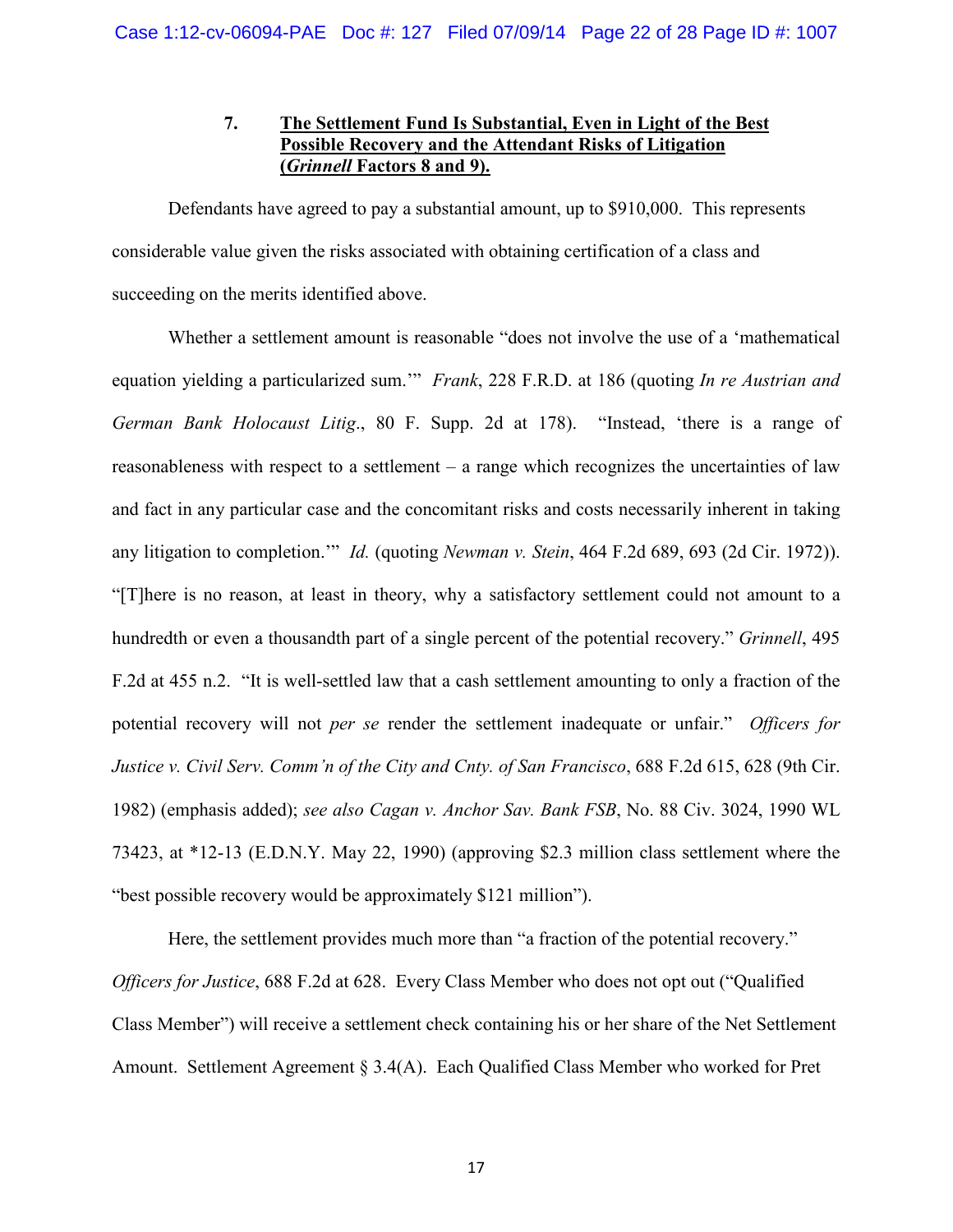#### Case 1:12-cv-06094-PAE Doc #: 127 Filed 07/09/14 Page 23 of 28 Page ID #: 1008

for a week or less shall receive \$5 of the Net Settlement Amount ("Alternate Payment"), *id.* § 3.3(C)(2), which would represent pay for approximately  $\frac{1}{2}$  hour of unpaid time in just one week of employment based on Pret's average starting hourly rate of \$9 per hour. Each Qualified Class Member, other than those who receive Alternate Payments, shall receive a settlement payment according to the following formula: First, the Claims Administrator will calculate a numerator for each Qualified Class Member equal to the number of weeks that the Class Member worked for Pret in a Covered Position between August 9, 2006 and the date of entry of the order granting preliminary approval to the settlement. Second, the Claims Administrator will calculate a Total Denominator equal to the sum of the numerators of each Qualified Class Member. Third, the Claims Administrator will calculate a Share Percentage for each Qualified Class Member equal to the Qualified Class Member's numerator divided by the Total Denominator. Fourth, the Claims Administrator will determine each Qualified Class Member's share by multiplying his or her Share Percentage times the amount of the Net Settlement Amount less the sum of the Alternate Payments. *Id.* § 3.4(C)(3).

Thus, the formula is based on the length of someone's employment at Pret and directly proportional to the amount of damages that Class Member may have incurred. For example, a Class Member who worked at Pret for over a year will receive a substantially larger payment than someone who worked for Pret for only a few weeks. The payments Class Members will receive range from \$5 for someone who worked for Pret for less than a week up to about \$1,000 per Class Member for Class Members with longer tenures. Weighing the benefits of the settlement against the available evidence and the risks associated with proceeding in the litigation, the settlement amount is reasonable.

In light of the foregoing, the *Grinnell* factors all weigh in favor of granting final approval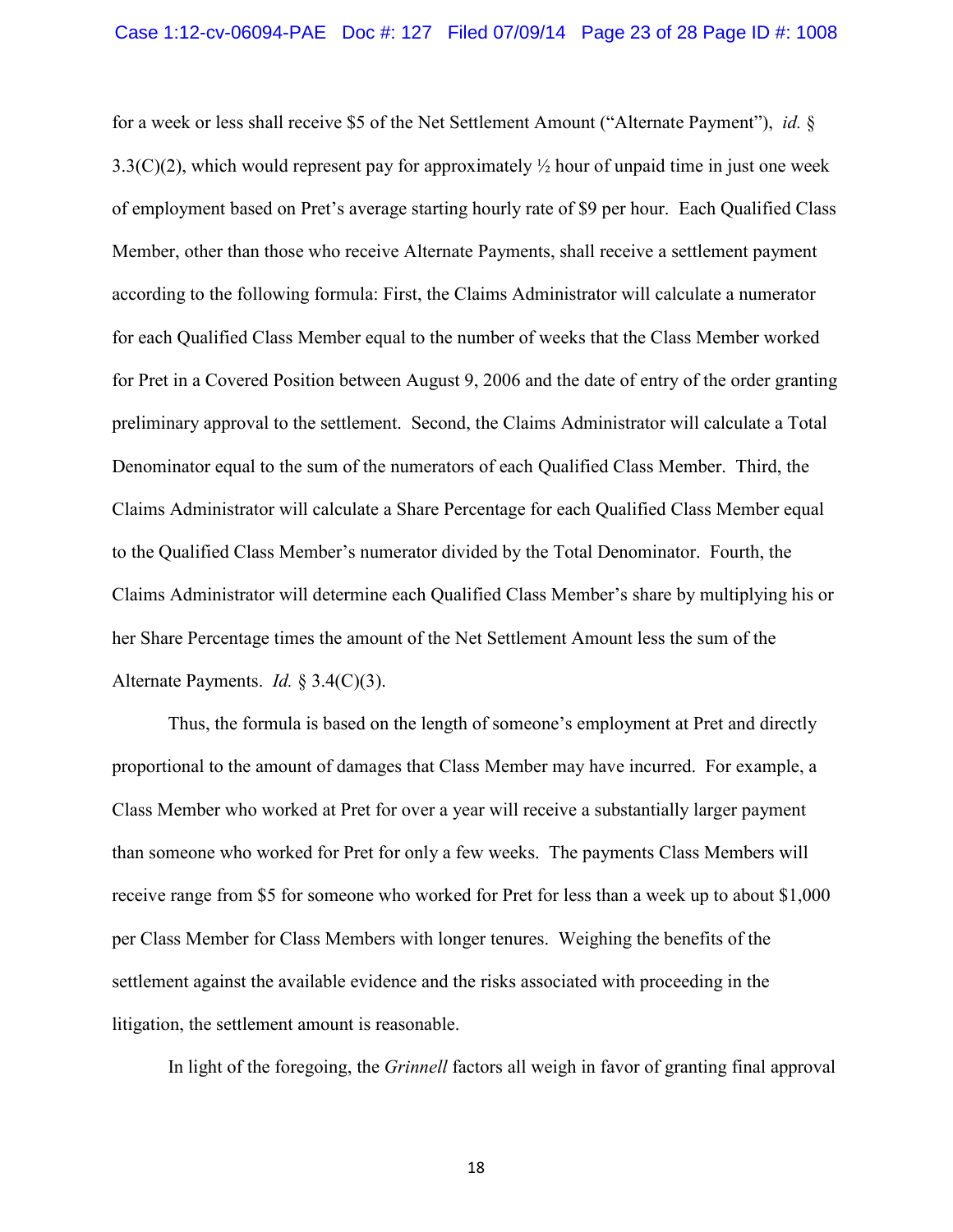of the settlement.

# **II. The Court Should Grant Class Certification and Final Collective Action Designation.**

### **A. The Court Should Grant Final Collective Action Designation**

Under the FLSA, an action may be maintained by an employee or employees on behalf of others who are "similarly situated." 29 U.S.C. § 216(b). This Court, in the Order Granting Preliminary Approval, has previously provisionally certified Plaintiffs' FLSA claims under 29 U.S.C. § 216(b). No member of the Class has objected to collective action certification. For these reasons, and the reasons generally set forth in Plaintiffs' Motion for Preliminary Approval (Docket Nos. 95-97), the Court should confirm collective action designation for purposes of settlement of this matter.

### **B. The Court Should Grant Class Certification**

When faced with a proposed class action settlement, courts first examine whether the settlement class can be certified. *Denney v. Deutsche Bank AG*, 443 F.3d 253, 270 (2d Cir. 2006). On March 25, 2014, the Court preliminarily certified the settlement class. The Court should now grant final certification for the reasons stated in Plaintiffs' Motion for Preliminary Approval (Docket Nos. 95-97). The Parties therefore respectfully request that the Court grant final certification of the Rule 23 Class for purposes of effectuating the settlement.

# **III. Final Approval of the Agreement's Release Language, As Well as the Release Language on the Settlement Checks and Individual Releases, Is Appropriate.**

# A. **The Release In The Settlement Agreement, Including the Release of FLSA Claims, Is Fair.**

For Plaintiff, Opt-In Plaintiffs, and all Class Members who have not opted out of the settlement, the Settlement Agreement releases their claims as follows:

By operation of the entry of the Judgment and Final Approval, and except as to such rights or claims as may be created by this Agreement, Plaintiff, Opt-In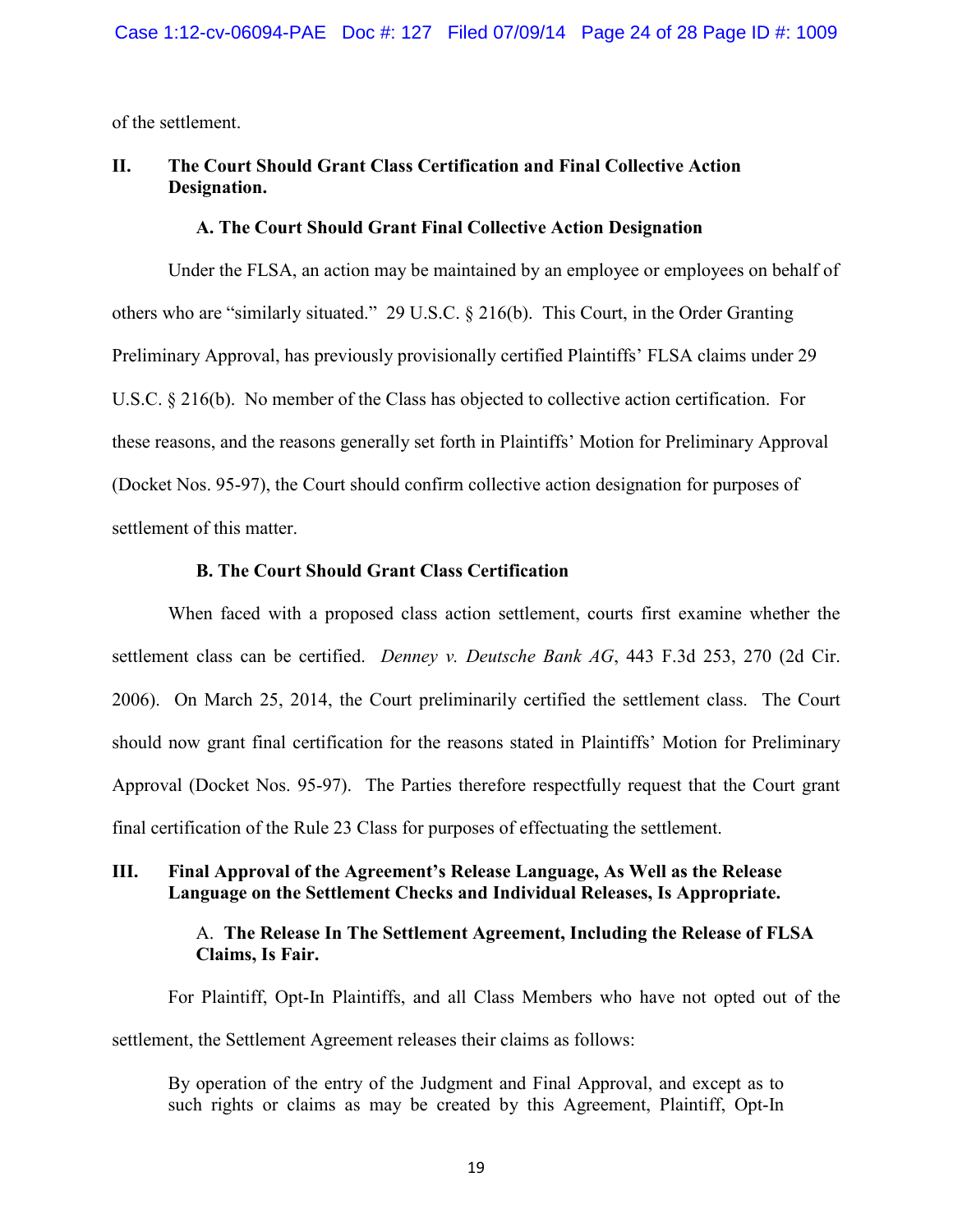Plaintiffs and each Class Member who does not timely opt out pursuant to Section 2.5, forever and fully release Defendants, their owners, stockholders, predecessors, successors, assigns, agents, directors, officers, employees, representatives, attorneys, parent companies, divisions, subsidiaries, affiliates, benefit plans, plan fiduciaries and/or administrators, and all persons acting by, through, under or in concert with any of them, including any party that was or could have been named as a Defendant in the Litigation (collectively, the "Released Parties") from any and all past and present matters, claims, demands, causes of action, and appeals of any kind, whatsoever, whether at common law, pursuant to statute, ordinance, or regulation, in equity or otherwise, and whether arising under federal, state, local, or other applicable law, which any such individual has or might have, known or unknown, asserted or unasserted, of any kind whatsoever, that are based upon federal, state or local laws governing overtime pay, wage requirements, failure to pay for all hours worked, or otherwise arise out of or relate to the facts, acts, transactions, occurrences, events or omissions alleged in the Litigation, and that arose during any time that such individual was employed by Pret in a Covered Position up until the date of the entry of the order granting Final Approval ("Released Claims"). The Released Claims include without limitation claims asserted in the Litigation, including but not limited to in the Complaint, Amended Complaint, discovery, and briefing on Plaintiff's Motion for Conditional Certification, and any other claims based on state or federal law governing overtime pay, payment of wages, hours worked, denial of meal periods and rest breaks, denial of spread of hours pay, failure to pay call-in pay, failure to pay wages upon termination, failure to provide itemized wage statements or wage notices, improper tip pooling, denial of tips, improper calculation of overtime pay, failure to pay uniform costs or maintenance pay, failure to pay for orientation or training time, unfair competition, failure to provide benefits or benefit credits, failure to keep records of hours worked or compensation due, and penalties for any of the foregoing, including without limitation claims under the Fair Labor Standards Act ("FLSA"), the New York Minimum Wage Act, New York Labor Law §§ 650 et seq., New York Wage Payment Act, New York Labor Law §§ 190 et seq., the New York State Department of Labor Regulations, 12 N.Y.C.R.R. part 142, 12 N.Y.C.R.R. part 146, and all other statutes and regulations relating to the foregoing.

 Settlement Agreement § 4.1. The Settlement Checks Class Members will receive also state that by "signing, endorsing, depositing, cashing or negotiating this check…I understand and agree to the release of claims set forth in Section 6.b of the Notice I was provided," which is a copy of the text set forth in the release in Section 4.1 of the Settlement Agreement, and therefore incorporates the release language. Settlement Agreement § 2.8. The Settlement Agreement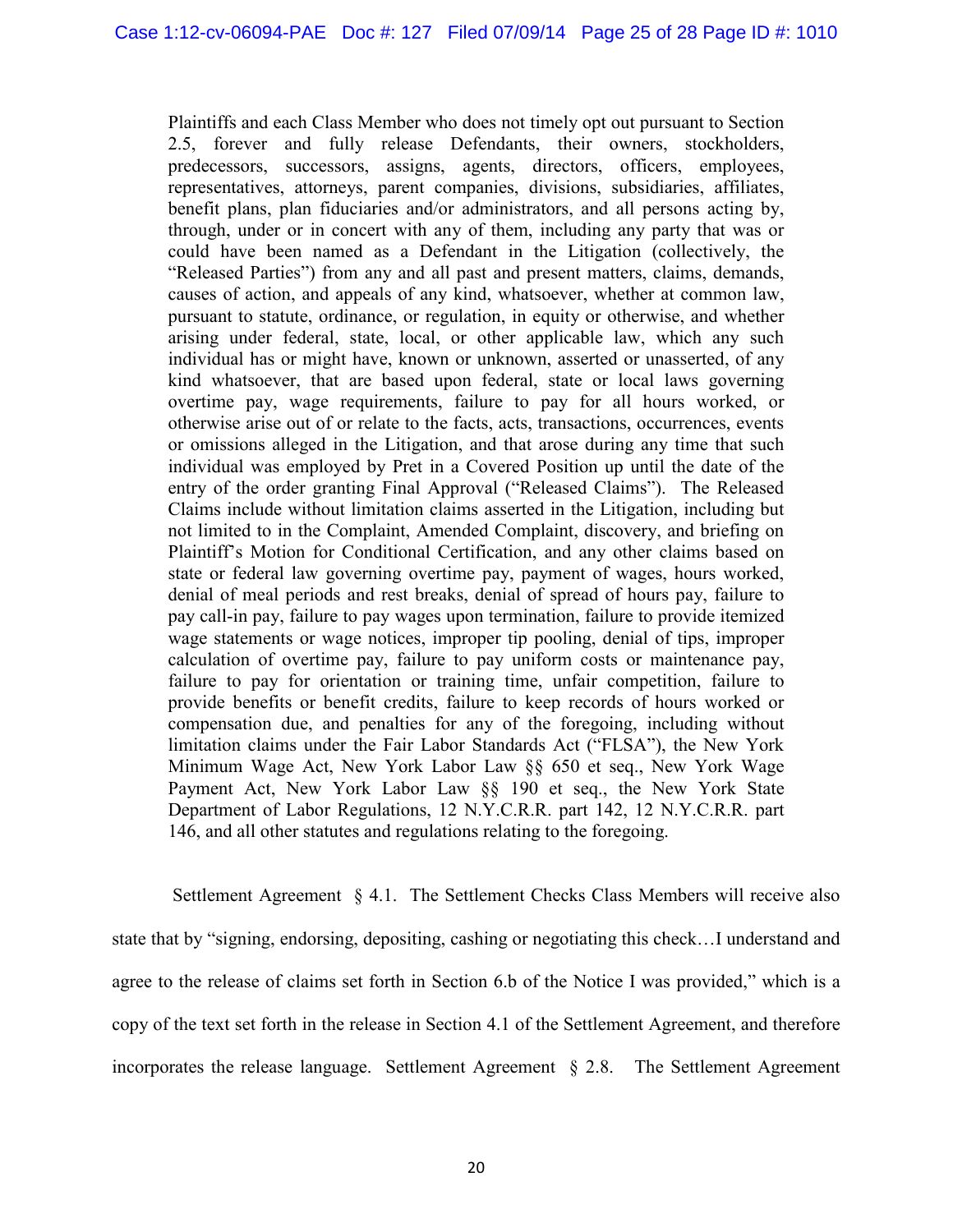#### Case 1:12-cv-06094-PAE Doc #: 127 Filed 07/09/14 Page 26 of 28 Page ID #: 1011

makes clear that Class Member claims are released regardless of whether the Settlement Checks are signed, deposited, endorsed, cashed or negotiated. Settlement Agreement § 3.4(A).

Courts routinely approve such releases in class actions. *See, e.g., Thompson v. Edward D. Jones & Co.*, 992 F.2d 187, 191 n.6 (8th Cir. 1993); *see also In re Prudential Ins. Co. of Am. Sales Practice Litig.,* 261 F.3d 355, 366 (3d Cir. 2001); *In re VMS Sec. Litig.*, 21 F.3d 139, 140- 41 (7th Cir. 1994); *TBK Partners, Ltd. v. Western Union Corp.*, 675 F.2d 456, 460 (2d Cir. 1982); *In re Corrugated Container Antitrust Litig.*, 643 F.2d 195, 221-22 (5th Cir. 1981).

The releases include a waiver of FLSA claims. Such a release of FLSA claims is proper when it reflects a "fair and reasonable resolution of a bona fide dispute over FLSA provisions." *Lynn's Food Stores, Inc. v. U.S.*, 679 F.2d 1350, 1352-53 (11th Cir. 1982). Typically, courts regard the adversarial nature of a litigated FLSA case to be an adequate indicator of the fairness of the settlement. *Lynn's Food Stores*, 679 F.2d at 1353-54. Here, the Parties had a "bona fide dispute over FLSA provisions" reflected in hard fought and time consuming discovery and mediation. After assessing the relative strengths and weaknesses of their respective positions, experienced class counsel engaged in arms-length negotiations resulting in a \$910,000 settlement fund. As part of that process, it was agreed that every Class Member would receive a Settlement Check unless he or she opted out. Because the Settlement Agreement is a reasonable compromise of a *bona fide* dispute and was reached after vigorous arm's-length settlement negotiations, it should be approved. *See Yuzary*, 2013 WL 5492998 at \*8 (approving FLSA settlement where it was the result of arm's-length negotiation involving vigorous back and forth by counsel experienced in wage and hour law).

#### B. **The Individual Releases Are Fair**.

As part of the Settlement, Plaintiff and the four Opt-In Plaintiffs have signed individual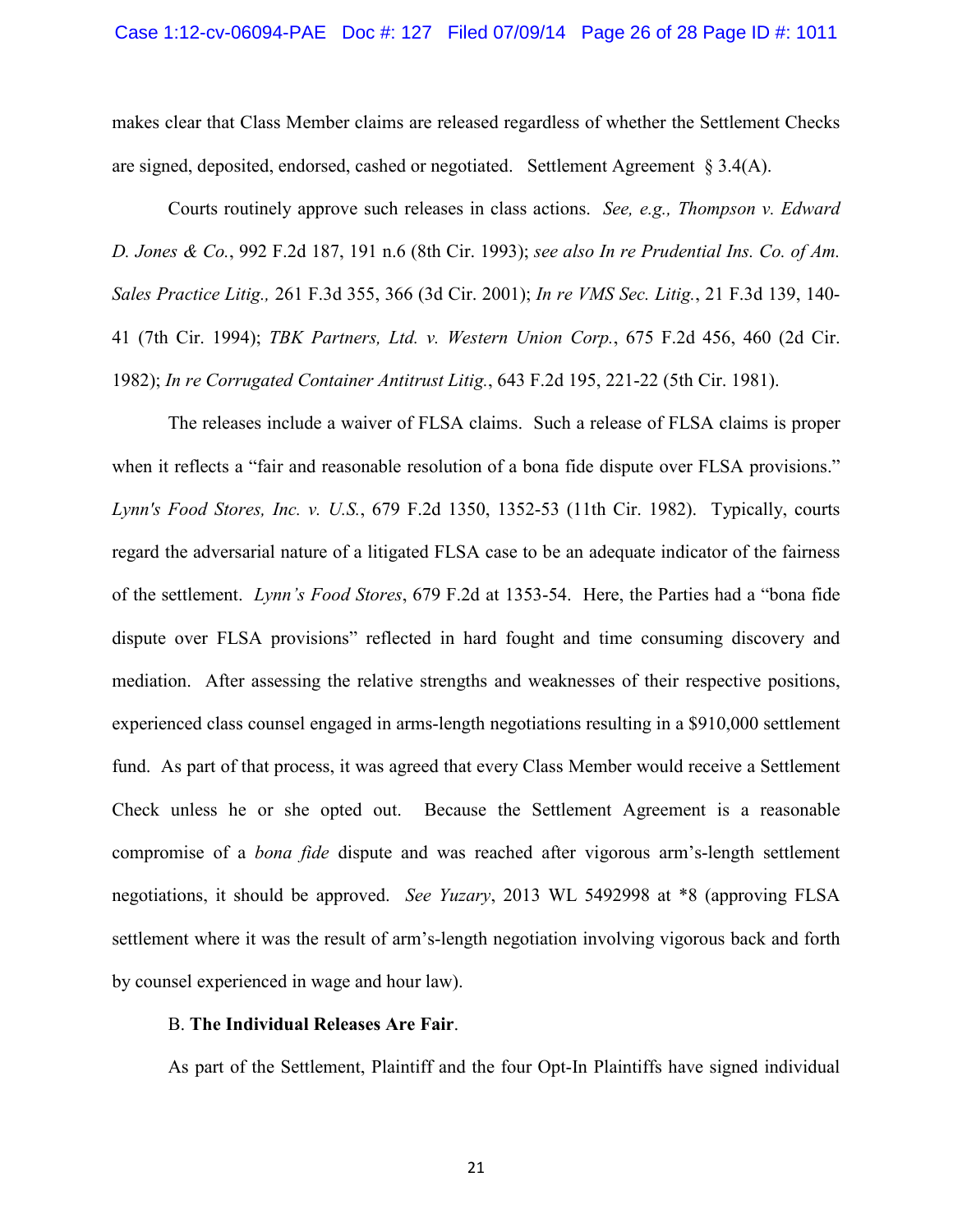#### Case 1:12-cv-06094-PAE Doc #: 127 Filed 07/09/14 Page 27 of 28 Page ID #: 1012

releases in which they will waive all claims that arose up through and including the date they signed the release. Ex. 1 to the Lee Decl., Ex. D to Settlement Agreement. The individual releases include a waiver of, inter alia, FLSA claims. Specifically, Plaintiff and the Opt-In Plaintiffs signed the releases in exchange for the opportunity to receive any court-approved service payment. These amounts were negotiated by experienced Class Counsel in arms-length negotiations. The Parties, therefore, ask the Court to approve the individual releases as fair.

Under the FLSA, a settlement that results in waiver of FLSA claims should be approved when it is "entered as part of a stipulated judgment approved by the court after scrutinizing the settlement for fairness." *Lynn's Food Stores, Inc.*, 679 F.2d at 1352-53. In this regard, courts in the Second Circuit look to whether the agreement reflects a "reasonable compromise" of disputed issues. *Frank*, 228 F.R.D. at 187; *see also Lazzarini v. Reinwald Bros. Bakery Corp.*, No. 08-CV-2264 (JS)(WDW), 2009 WL 1941215, at \*1 (E.D.N.Y. June 29, 2009).

Accordingly, the Court should grant final approval of the release language contained in the Settlement Agreement, incorporated in the Settlement Checks, and the Individual Releases.

# **IV. The Court Should Approve as Final the Appointment of Class Counsel and the Class Representative and Approve the Form and Manner of Notice, and the Reserve Set Aside for Claims Administration**

In its Preliminary Approval Order (Docket No. 98), the Court appointed C.K. Lee of Lee Litigation Group, PLLC as Class Counsel, Plaintiff as Class Representative, and approved the form and manner of notice to the Class. No Class Member objected to the form and manner of notice, the reserve set aside for claims administration, or the Class Counsel and Class Representative designations. Therefore, the Court should approve these designations as final, approve the reserve set aside for claims administration, and grant final approval to the form and manner of notice.